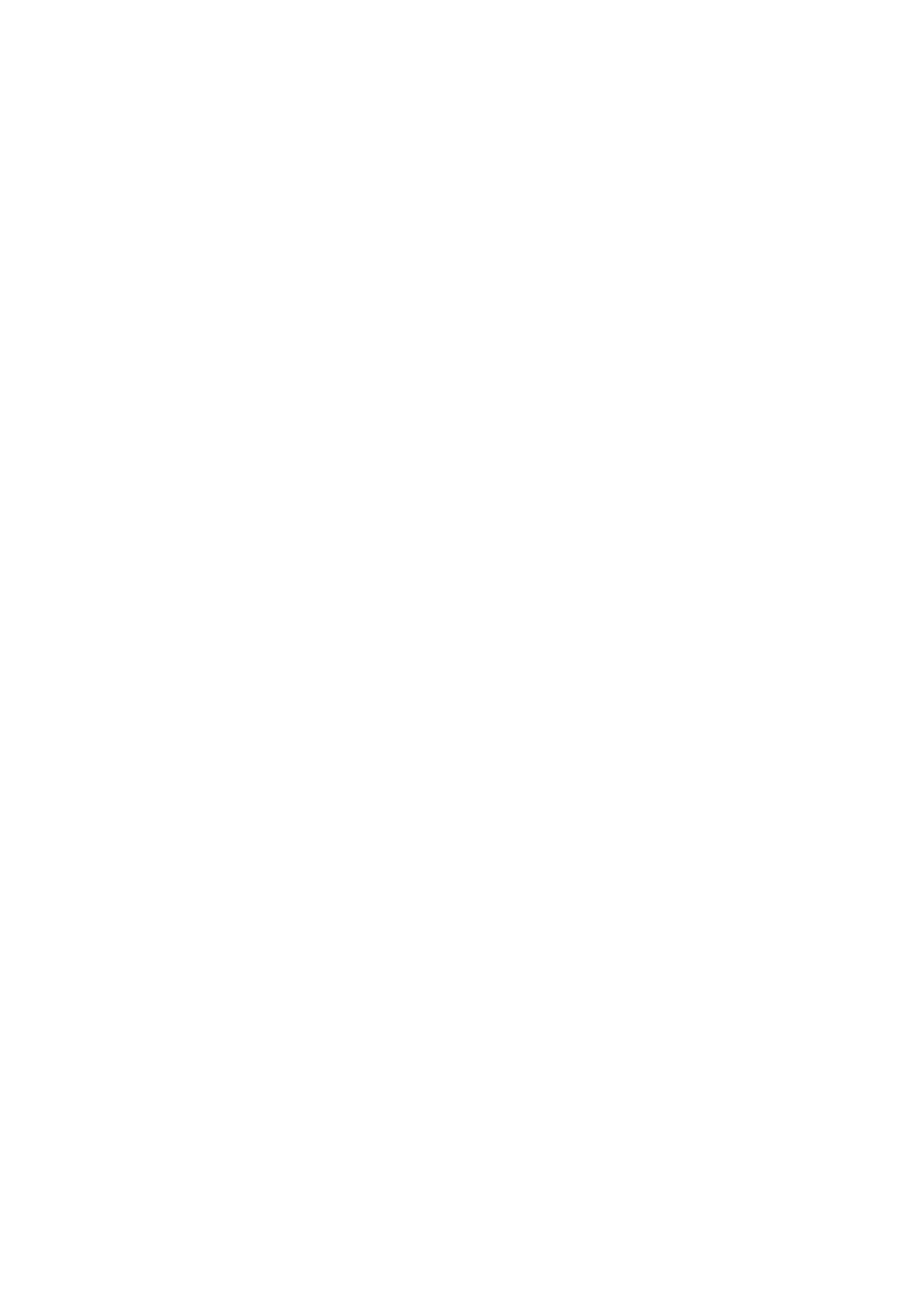## God Proofs

Geoffrey Sampson

**Cambridge**<br>Scholars Publishing

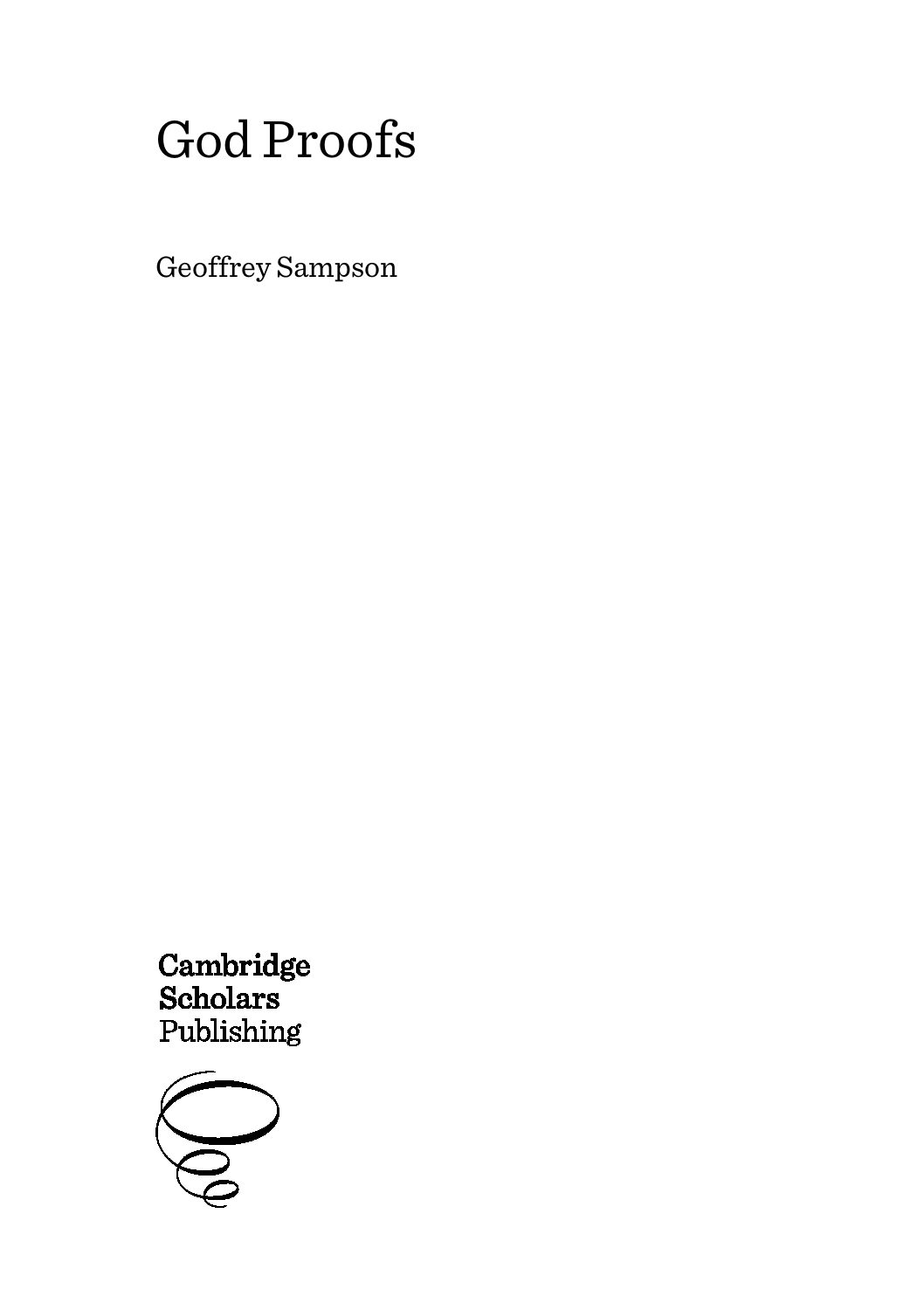God Proofs

Geoffrey Sampson

This book first published 2022

Cambridge Scholars Publishing

Lady Stephenson Library, Newcastle upon Tyne, NE6 2PA, UK

British Library Cataloguing in Publication Data A catalogue record for this book is available from the British Library

Copyright © 2022 by Geoffrey Sampson

All rights for this book reserved. No part of this book may be reproduced, stored in a retrieval system, or transmitted, in any form or by any means, electronic, mechanical, photocopying, recording or otherwise, without the prior permission of the copyright owner.

ISBN (10): 1-5275-8562-X ISBN (13): 978-1-5275-8562-1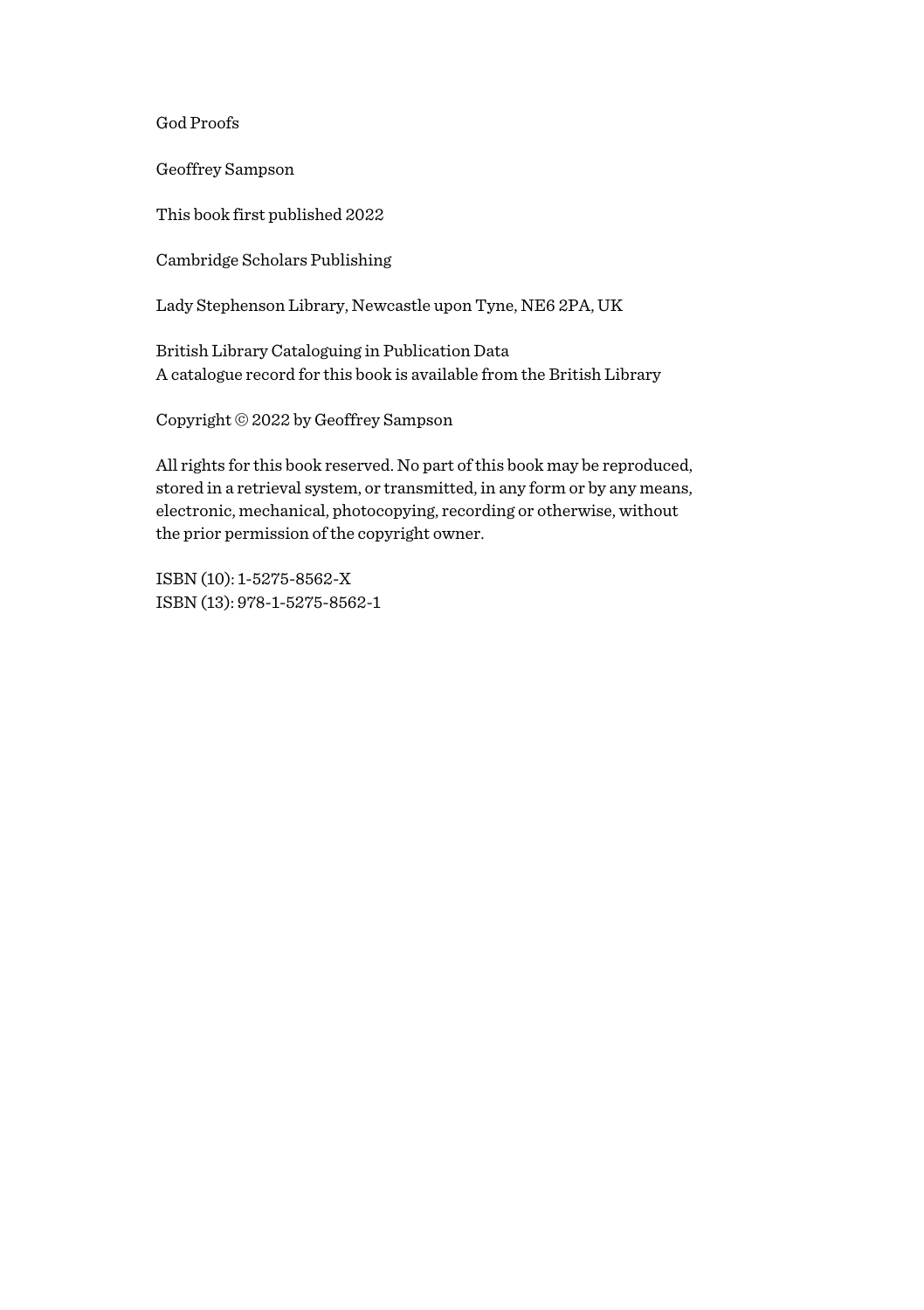## **Contents**

| 1            | Introduction                 | 1   |
|--------------|------------------------------|-----|
| 2            | The Debate Begins            | 8   |
| 3            | Gambling on God              | 26  |
| 4            | God as Stage Manager         | 41  |
| 5            | Is Existence a Predicate?    | 65  |
| 6            | Right, Wrong, and God        | 79  |
| 7            | Evil                         | 98  |
| 8            | Weird Proofs                 | 118 |
| 9            | Possible Worlds              | 136 |
| 10           | The Trouble with Omnipotence | 149 |
| 11           | Gödel's Other Theorem        | 161 |
| 12           | God and Cosmology            | 177 |
| 13           | Conclusion                   | 202 |
| <b>Notes</b> |                              | 205 |
| Index        |                              | 225 |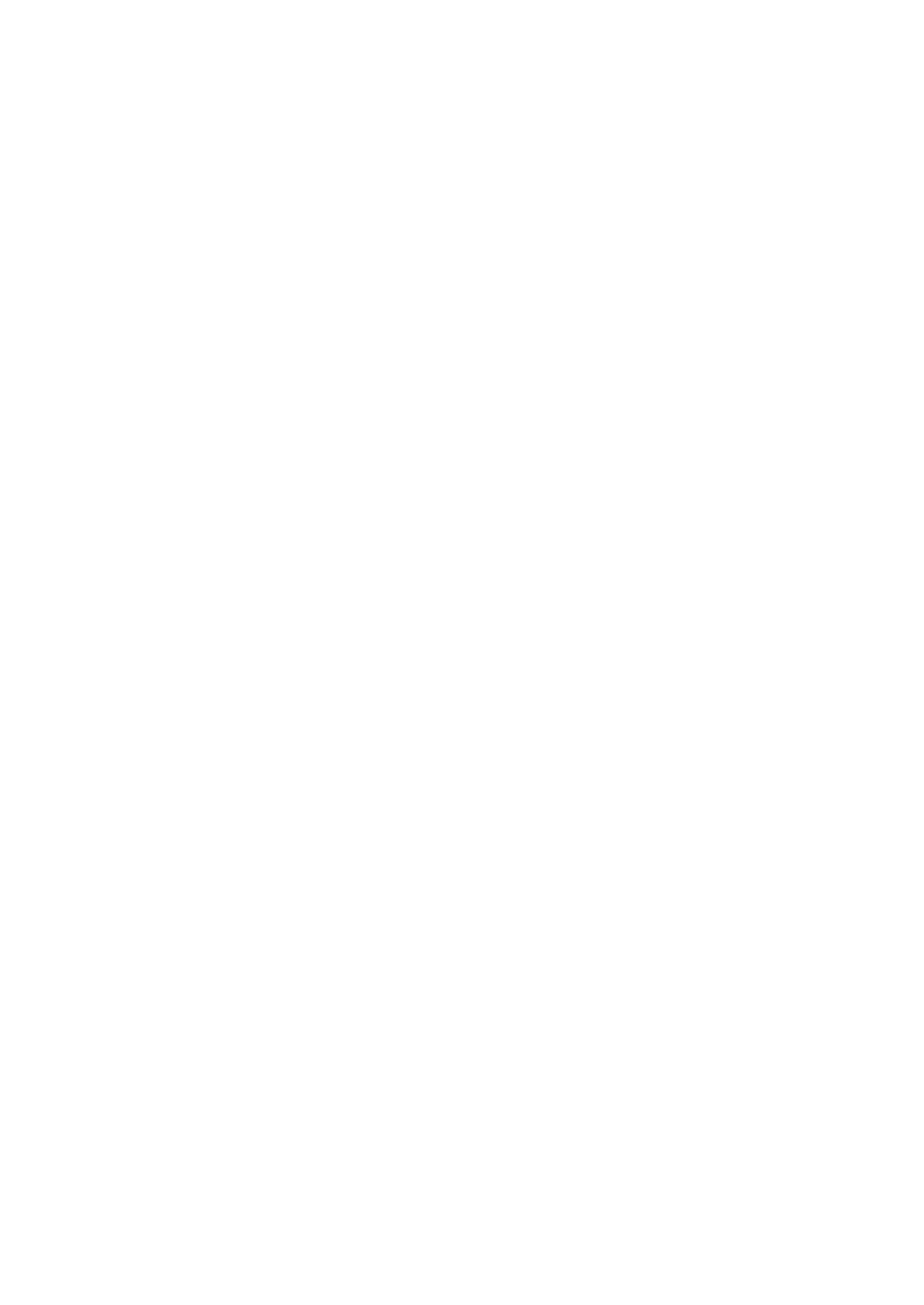#### **1**

### **Introduction**

This book is about logical demonstrations that there is a God. It is not a book which aims to convert atheists or agnostics into believers—still less does it aim to win them over to Christianity, or to any other particular religion. Many thinkers who have been actively involved in developing and studying God proofs are (or were) believers, but many are not, and it seems unlikely that logical proofs have ever been an important factor in persuading people to become churchgoers (or synagogue-goers, or equivalent). The interest of God proofs lies in the astonishing claim that pure logic alone might be able to provide an answer to any question about an issue as dramatic and humanly significant as whether God exists, rather than in potential use as missionary-fuel.

The claim is a remarkable one, yet it has been made repeatedly over almost a millennium, and never more actively than today. This intellectual journey has been described by the literary critic George Steiner as "among the strangest in the history of thought"—and also "deep fun".✻ As Steiner adds: "How Borges would have rejoiced in these dreams of reason."

"Proof" is a difficult word. In the first place, it means something entirely diferent in a court of law from what it means to a mathematician or philosopher. If a prisoner is on trial for murder, and the prosecution show that witnesses saw the prisoner take a revolver from a drawer before the killing and return it afterwards, and a lab has

<sup>✻</sup> Details of sources quoted or referred to in the text are given in the Notes, beginning on p. 205. Where I quote directly from originals in other languages, the translations are my own. I have occasionally corrected obvious misprints in quoted texts, without drawing attention to the fact.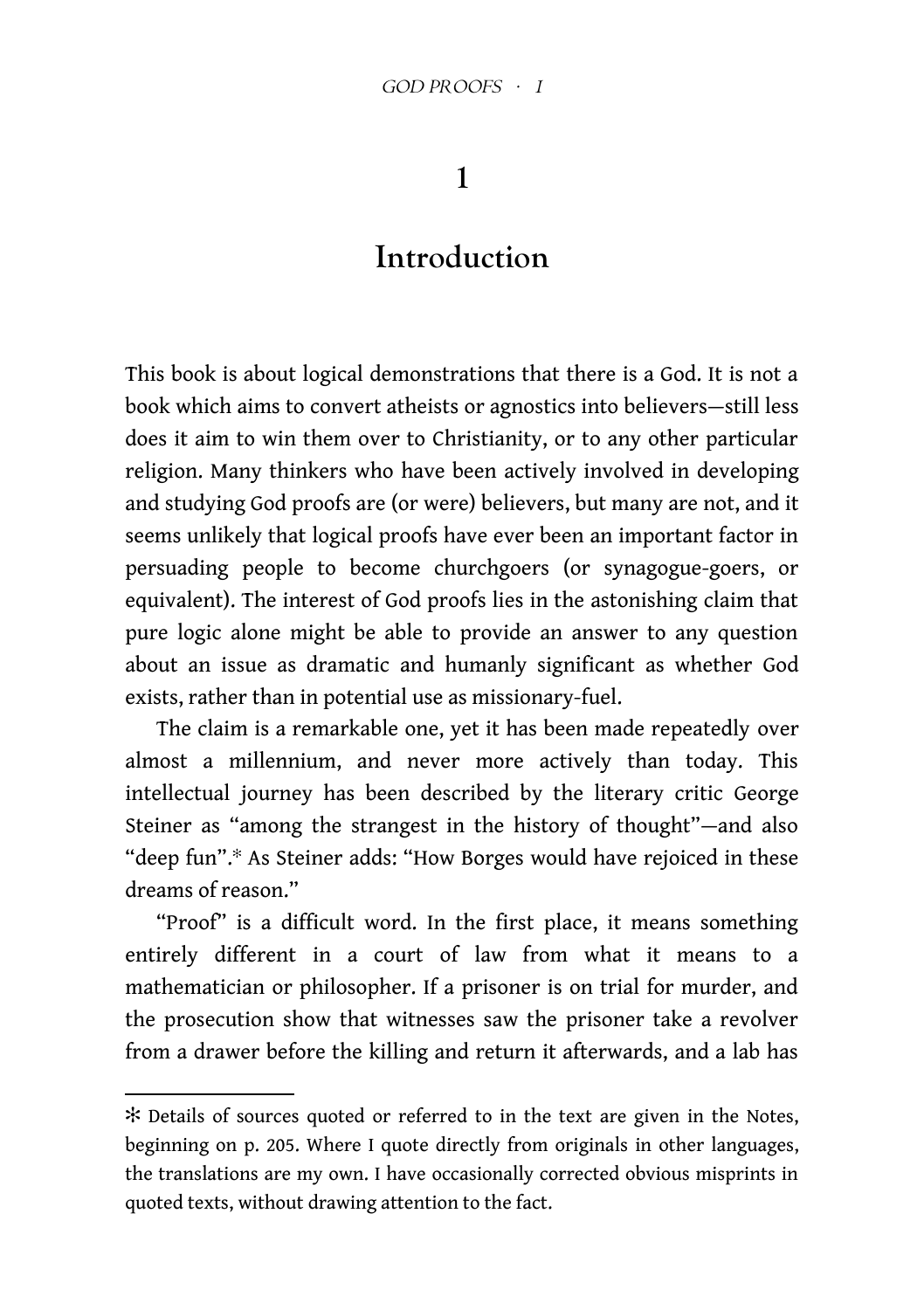found that the rifing marks on the fatal bullet match the barrel of that weapon, this may count as proving the prisoner guilty. But the proof is wholly empirical—it depends on observations, by witnesses and lab workers, while logic is scarcely relevant. "God proofs" are proofs or would-be proofs in the mathematical sense, where logic matters and observation does not. When we say that Euclid proved that the angles of a triangle add up to two right-angles (that is, 180 degrees), we do not mean that he measured a lot of triangles, did the sums, and found that the formula always worked. For all I know Euclid may have begun by doing that, and it might have encouraged him to look for a proof—but, to a mathematician, it would not begin to *be* a proof. A geometrical proof is a deduction which derives a conclusion by purely logical steps from agreed, uncontroversial defnitions and axioms, independent of observational evidence. Euclid's theorem shows not that many triangles do as a matter of observable fact conform to the rule, but that *any* triangle *must* conform to it. "God proofs" are discourses which claim to show by logical argument that there *must* be a God, in that sense of "must".

But even after we exclude the "law court" sense of proof, the term is still problematic. We are brought up to think there is a sharp distinction between facts that we have good reason to believe, but could possibly turn out to be wrong, and facts that have been *proved* true, so that it is pointless even to consider whether they might be wrong. However, this distinction is one of more versus less, not an absolute divide. Even the theorems of geometry are ultimately vulnerable to challenge—as shown for instance in Imre Lakatos's *Proofs and Refutations*. But, by contrast with proofs in a law-court, mathematical proofs are arguments in which the heavy lifting is done by logical deduction, while such premisses as the arguments draw on are barely noticeable, being very general matters obvious to everybody and entirely uncontroversial.

When I say that proofs can be open to challenge, I do not mean to imply any truck with post-modernist concepts of "my truth" versus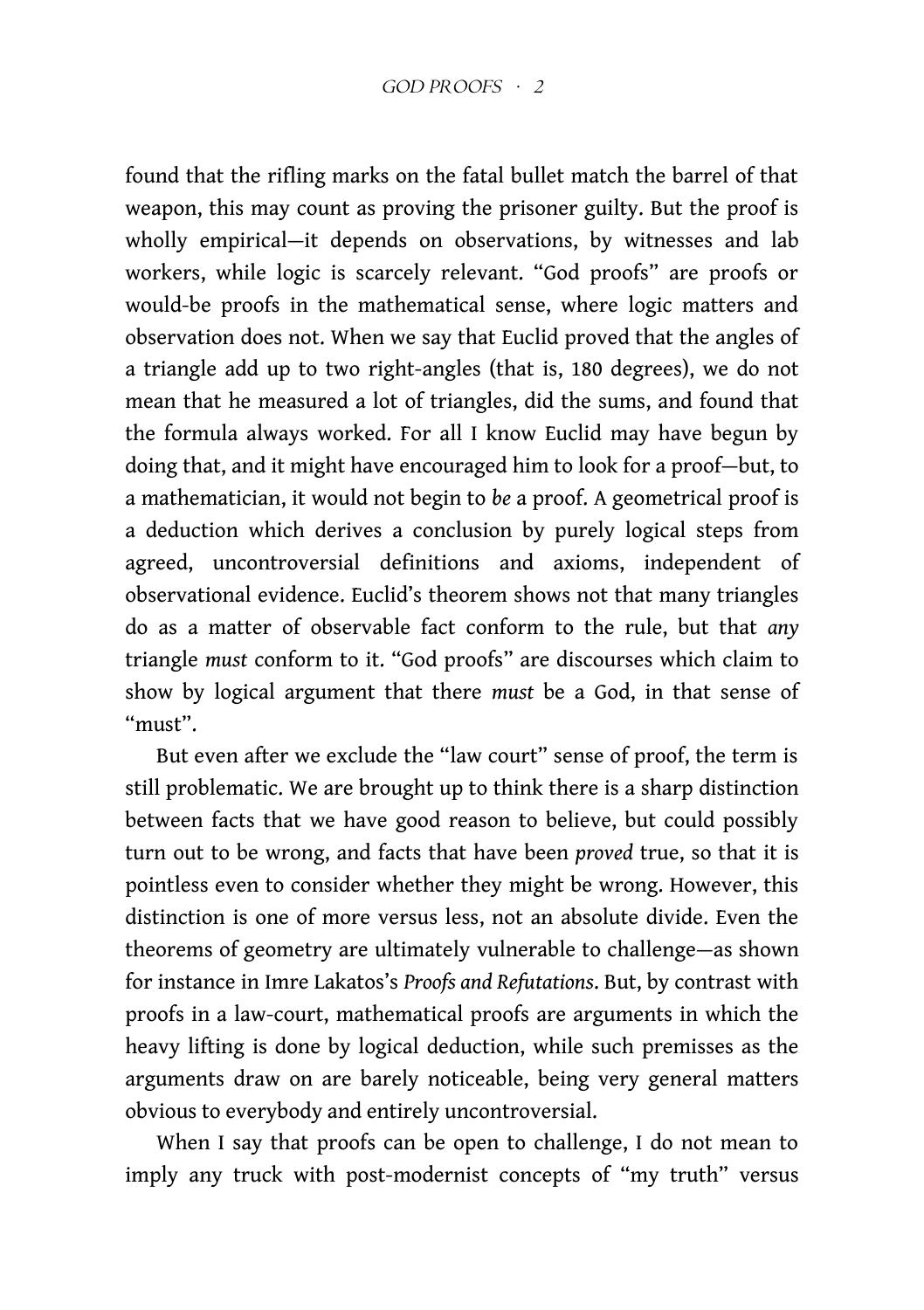"your truth" or the like. The world is what it is independently of us, there is only one truth. But our knowledge of it is another matter. To use a metaphor of Sir Karl Popper's, human knowledge is an edifice built on piles driven into a swamp. Nowhere do the piles reach firm bedrocknothing is ever defnitively established beyond any possibility of challenge. But if any particular pile proves unsteady, it can always be driven in deeper.

Arguments that we call "proofs" occupy diferent points on a scale, from observation-heavy at the law-court end to logic-heavy at the mathematical end. "God proofs", for the purposes of this book, are arguments for the existence of God that are located towards the logicheavy end of the scale. The fact that the man Jesus, who claimed to be divine during his lifetime, was publicly tortured to death and buried, then on the third day rose from the dead and walked and talked with his disciples, showing Doubting Thomas the wounds of the nails, may be a good reason for belief in God, if one accepts the gospels as accurate reportage—but it is wholly empirical rather than logical. It might have weight in a court of law, if Thomas and the other witnesses were available to be summonsed, but it is not the kind of "proof" we shall be concerned with. The "God proofs" discussed in the following pages will be much more like Euclid's theorem about the angles of a triangle (though as far as possible, which is quite far, I shall avoid burdening readers with logical or mathematical technicalities). In many of these proofs there will be some reliance on matters of observation, but the interest of the proofs will lie in their logic. Any empirical content will be minimal and uncontroversial.

There are two words in English to refer to belief in the existence of God: theism and deism. Theism is the "ordinary" word, opposite of atheism, and meaning belief in a God, commonly a God of the kind envisaged by the main monotheistic religions such as Christianity. Deism is a more specialized word: a deist rejects beliefs based on revelation, such as the gospel accounts in the New Testament, and recognizes a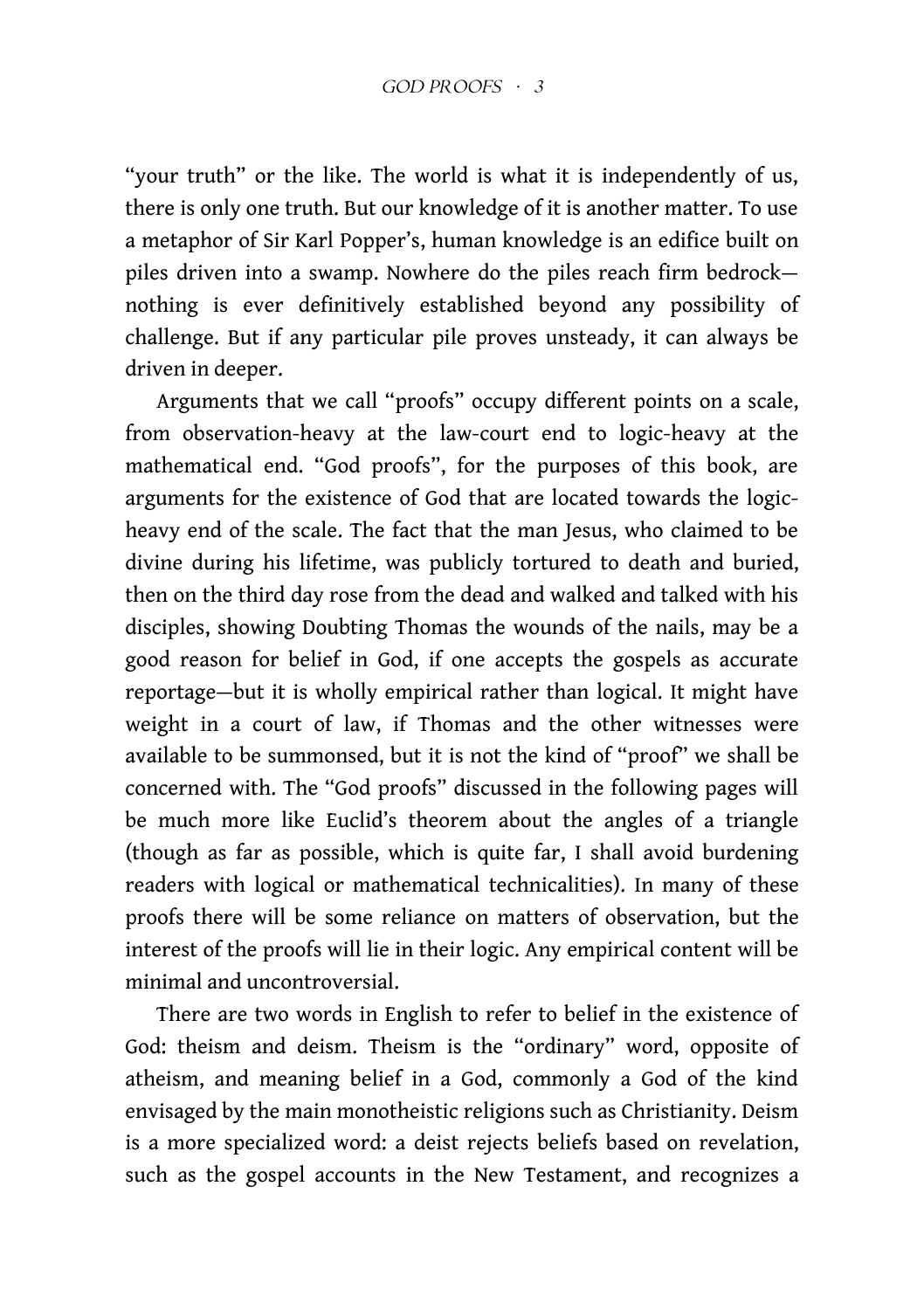Supreme Being exclusively on the basis of rational, scientific argument, often conceiving that Supreme Being as someone who created the universe and set it going, but thereafter has scarcely or never interacted with their creation. Deism was a position held by many thinkers in the supremely rational eighteenth century, though by fewer since then. (Unlike the atheistic Russian Revolution of 1917, the eighteenth-century French Revolution was deistic; one of its less successful elements was an attempt to replace Christianity with the cult of an abstract Supreme Being.) Since logical proofs are a clear case of rational argument, it is no surprise that some of the fgures discussed in this book could be described as deists. But I introduce the distinction only in order to explain that I shall not be using it. "Theism", in these pages, will simply mean belief in the existence of a God of some kind, irrespective of whether that is the triune, miracle-working God of traditional Christianity, or an abstract, *fainéant* Supreme Being, or something else again. I shall not be using the word deism.

Some people who write about God like to show their respect by capitalizing pronouns: He, Him for the Almighty, he, him for mortal men. Others who may be equally respectful stick to lower-case pronouns. Since I shall be quoting remarks by many authors and would not presume to modify their usage, it is inevitable that God in this book will sometimes be He and sometimes he. I have no strong feeling that the word "ought" to be capitalized, but in practice complicated statements that relate God to men are sometimes clearer when capital versus lowercase helps to show which pronoun refers to God and which to a man; so my own prose will be inconsistent in this respect, on occasion using "He" for clarity. (And in case it seems important to mention that "he" is often shorthand for "he or she"—and perhaps "He" for "He and/or She"—I mention it.)

Another tricky linguistic point we need to sort out at the outset concerns the name of God. In a monotheistic or post-monotheistic culture like that of the West, we normally have no reason to ask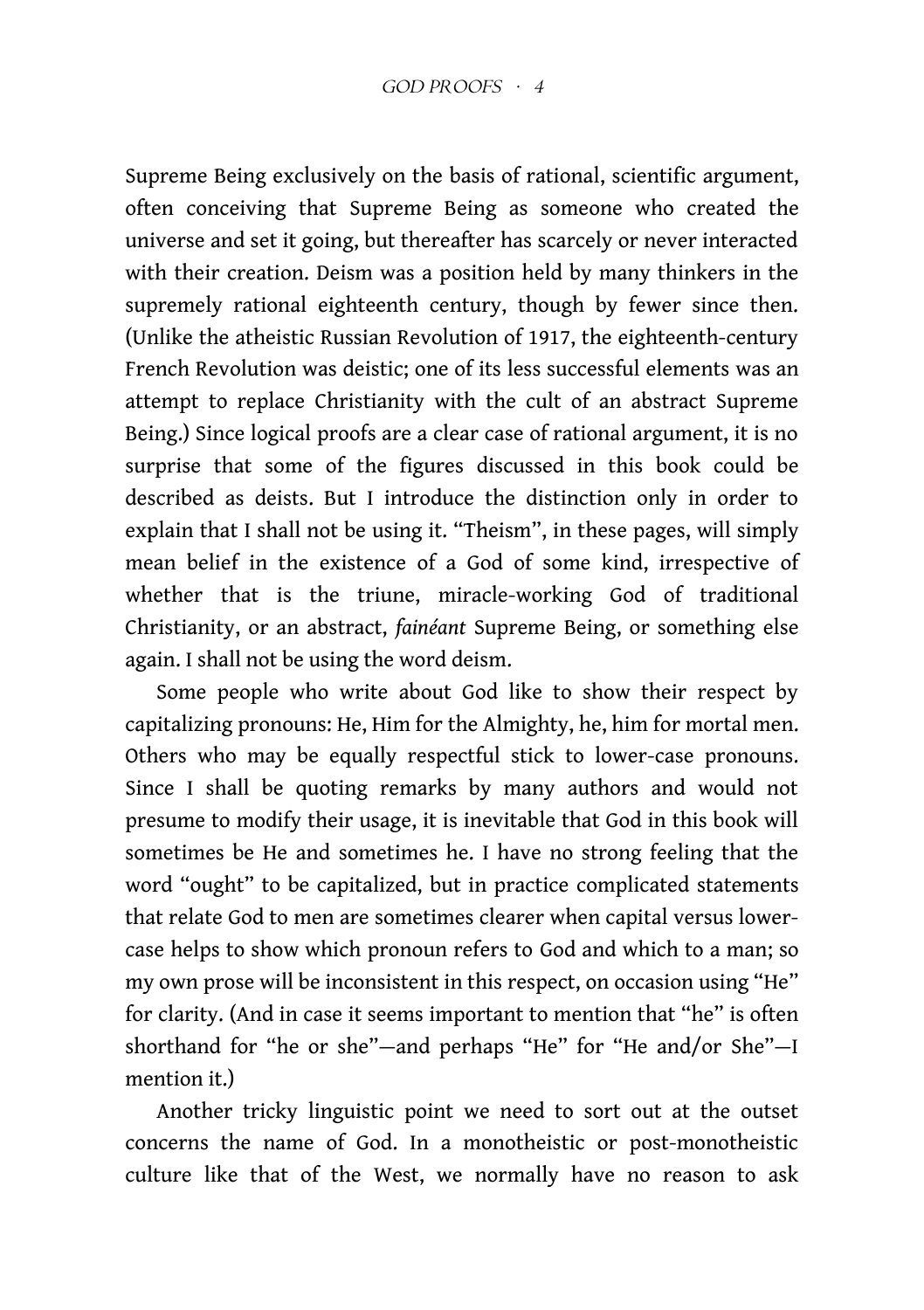ourselves whether "God" is a proper name, comparable to "Isaac Newton" or "Albert Einstein", or a descriptive word or term, like "mathematician" or "discoverer of the laws of motion". If there is a God, there is only one, so it makes no diference in practice. But in the study of logic the distinction between proper name and descriptive term is crucial. English orthography normally marks that distinction using capitalization, but that would be misleading in this instance: the lowercase form "god" commonly refers to a pagan "false god", or to one of the multiple beings worshipped by a polytheistic religion such as Hinduism, so to use it to describe the being worshipped by Christians or Jews would lead to misunderstandings.

Although Christians do not think of God as having an individual personal name, the Israelites of the early parts of the Old Testament, for whom their tribal God was a rival to the gods of other tribes, did have a personal name for him, which he had announced in chapter 3 of Exodus: that was the "tetragrammaton", four letters of the vowel-less Hebrew alphabet. The four letters are thought to have had the pronounceable form "Yahweh", though this is theoretical since Jews are forbidden to utter the name aloud. (In Christian bibles the tetragrammaton is conventionally rendered—for philological reasons that would be tedious to explain—as Jehovah.) In this book, the word "God", although capitalized, will never be used as a proper name but always as a descriptive term, meaning "one possessing the properties associated with a supreme being—having created the universe, being omnipotent and omniscient, and so forth". Think of "God" as a title, like "The Queen", rather than a name like "Elizabeth". When, occasionally, I need to use a true proper name for God, I shall write "Jehovah" or "Yahweh".

Precisely what properties should be regarded as definitive of "God" taken as a title or descriptive term is itself a large question. (And that is not a special problem about the term "God": for instance, there is plenty of room for debate about precisely what facts about her role or status make it correct to identify Elizabeth II as "The Queen".) There might be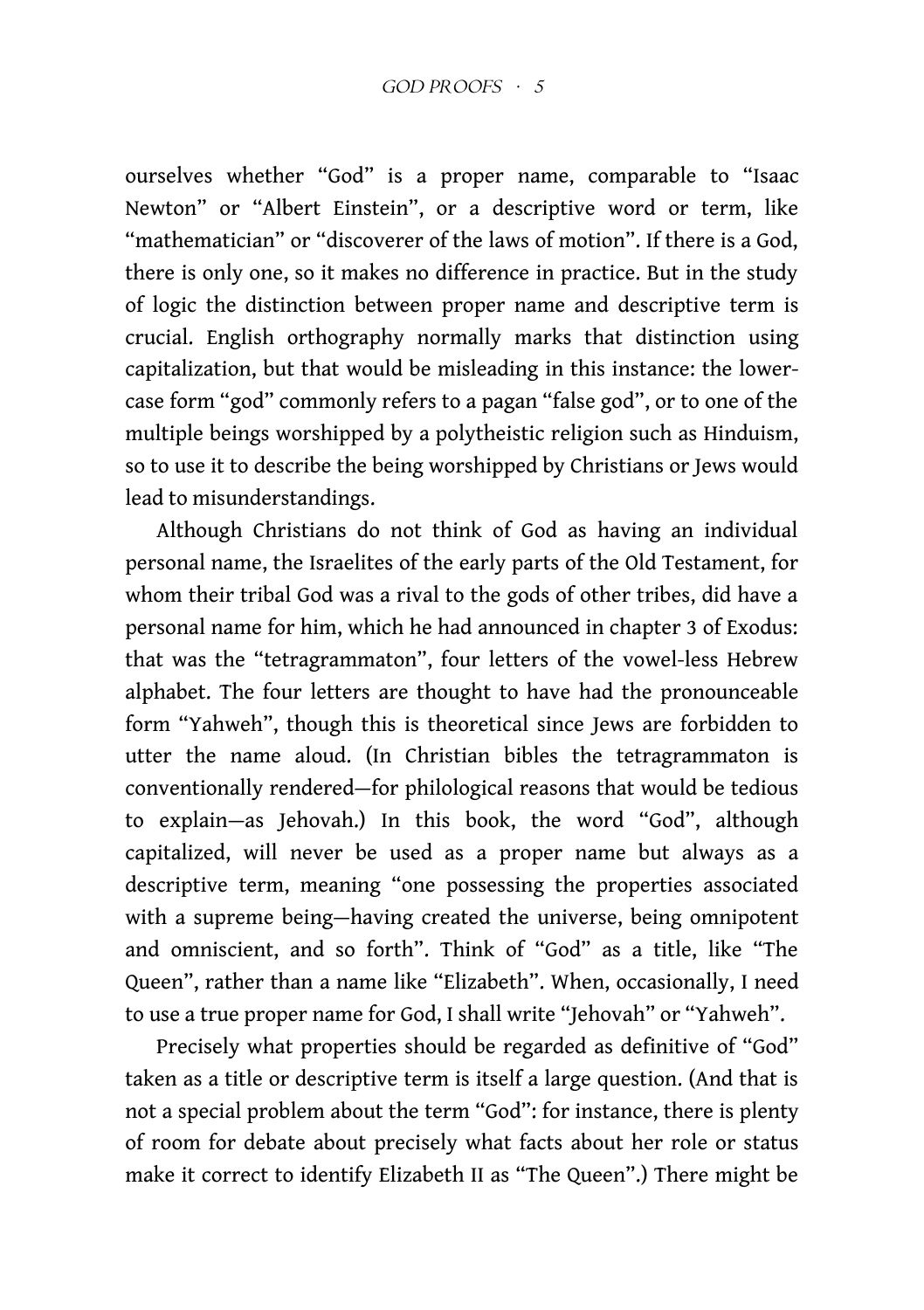little point in a proof that "God" exists, if the proof assumed a sense of "God" that had little in common with most people's everyday understanding of the word. Philosophers of religion sometimes imply surprising God definitions. The standard academic monograph on God proofs (and God disproofs—proofs that God *cannot* exist are interesting too, and will also be examined in the coming pages) is the book *Logic and Theism*, by Howard Sobel (himself a non-believer). For Sobel, the central, defnitive property of "God" is that he is the "one and only *proper* object of worship" (Sobel's italics). Sobel quotes many authorities, including the Oxford English Dictionary, to support his definition of God as a being worthy of worship, yet to me it seems to get things backwards. Surely, if we worship God, that is because of what he is, or does, or has done: things like creating the universe, having some kind of continuing control over it, or forgiving the sins of those who repent. The worshipping is a secondary consideration; it is the reasons why we worship (if we do) that are central to what we mean by "God". Before they were converted to Christianity by Winfrid (or "Boniface") of Crediton, one of the Germanic tribes worshipped an individual oak tree, and presumably they saw it as proper to do so. But I think few even of those pagan Saxons, let alone ourselves, would find much interest in a proof that this tree existed before Winfrid felled it in about the year 723. I do not doubt that it existed, but so what?

Some of those who discuss God proofs do define "God" in ways that closely match the everyday understanding of the word. For instance, Richard Swinburne gives the defnition "a person without a body (i.e. a spirit) who is eternal, is perfectly free, omnipotent, omniscient, perfectly good, and the creator of all things." But the more a God proof is constructed in terms of pure abstract logic, the more abstract its God definition itself naturally has to be-pure logic alone cannot do much with ideas like "object of worship", "forgiver of sins", or "without a body". The God proofs we shall examine tend to work with God defnitions such as René Descartes' "supremely perfect Being", and some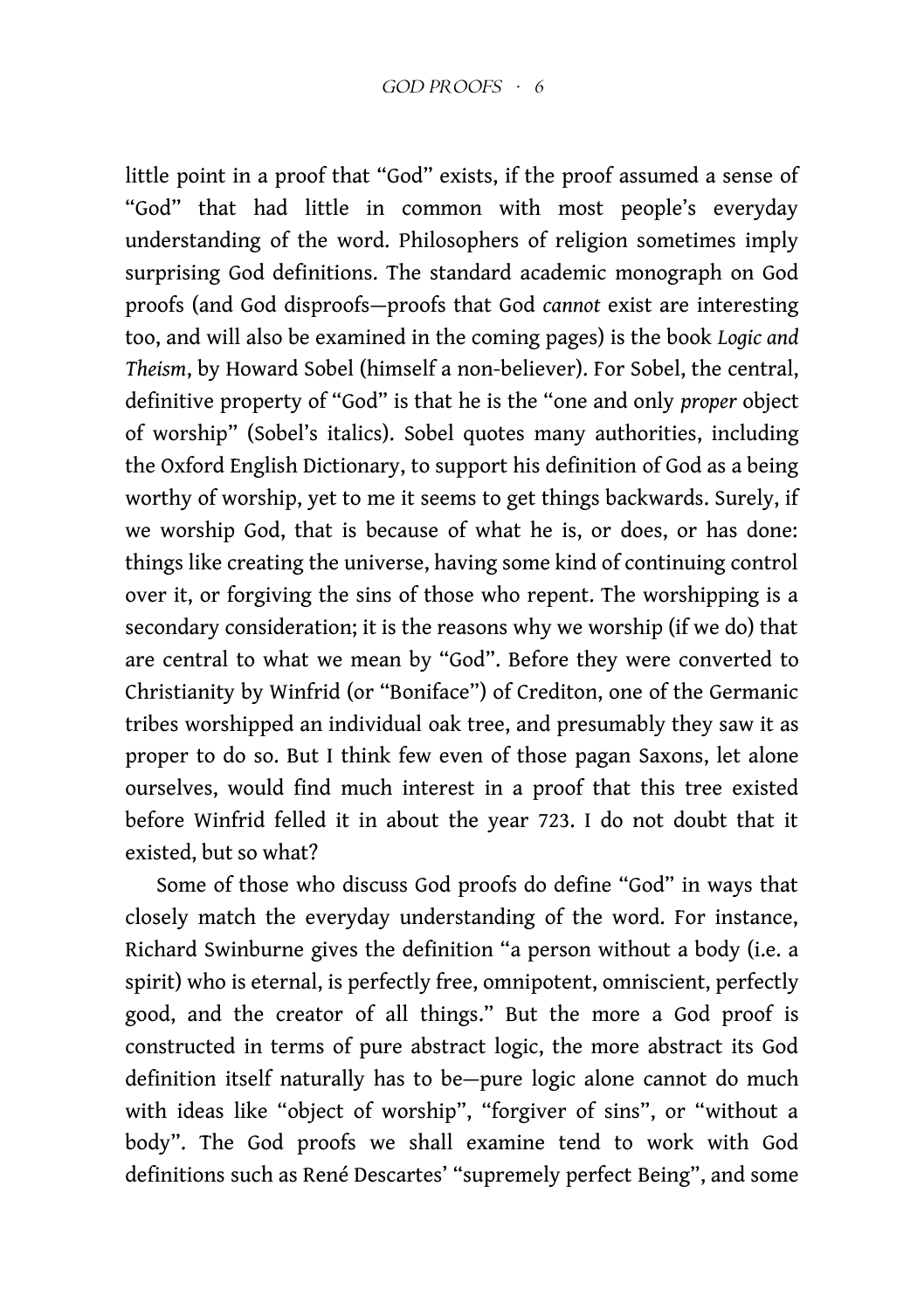of their authors do more than others to persuade us that we should identify the entity concerned in their proofs with "God" as we ordinarily understand the word.

So readers should bear two questions in mind, in connexion with the various God proofs we shall examine. We must ask, first, whether a given proof is valid—whether its conclusion truly follows from its premisses, and whether we accept those premisses; but also, whether we are willing to see the entity whose existence the proof claims to establish as, indeed, God. And if a reader fnds a proof valid, but disagrees with its God definition, for him or her matters will not rest there: there would then be the question of how the very special yet seemingly non-divine being whose existence has been logically demonstrated fits into the reader's overall picture of the universe.

The beginning of a book is the place for the author to acknowledge his intellectual debts. In this case, my chief debt is to two German academics at Bonn University, Joachim Bromand and Guido Kreis, who published a book on the same subject in 2011. For an English-speaking audience. I have aimed to offer an account which is shorter and less relentlessly technical than theirs, and which pays more attention to the human aspects of this "strange intellectual journey" than Bromand and Kreis preferred to do. Furthermore my view of which people and which ideas deserve coverage is sometimes diferent from theirs. But I have gained greatly from reading Bromand and Kreis's book. And I have shamelessly purloined their title, *Gottesbeweise*, in order to Anglicize it into a title for this book.

The following chapters are arranged in broadly chronological order. I was not able to be rigorously consistent about this, because relationships between the ideas of thinkers living at very diferent dates sometimes demanded that they be treated together. But I have at least set out to ensure that the exposition makes sense if read in the order the chapters are printed, beginning in the next chapter with the earliest known logical proof of God's existence.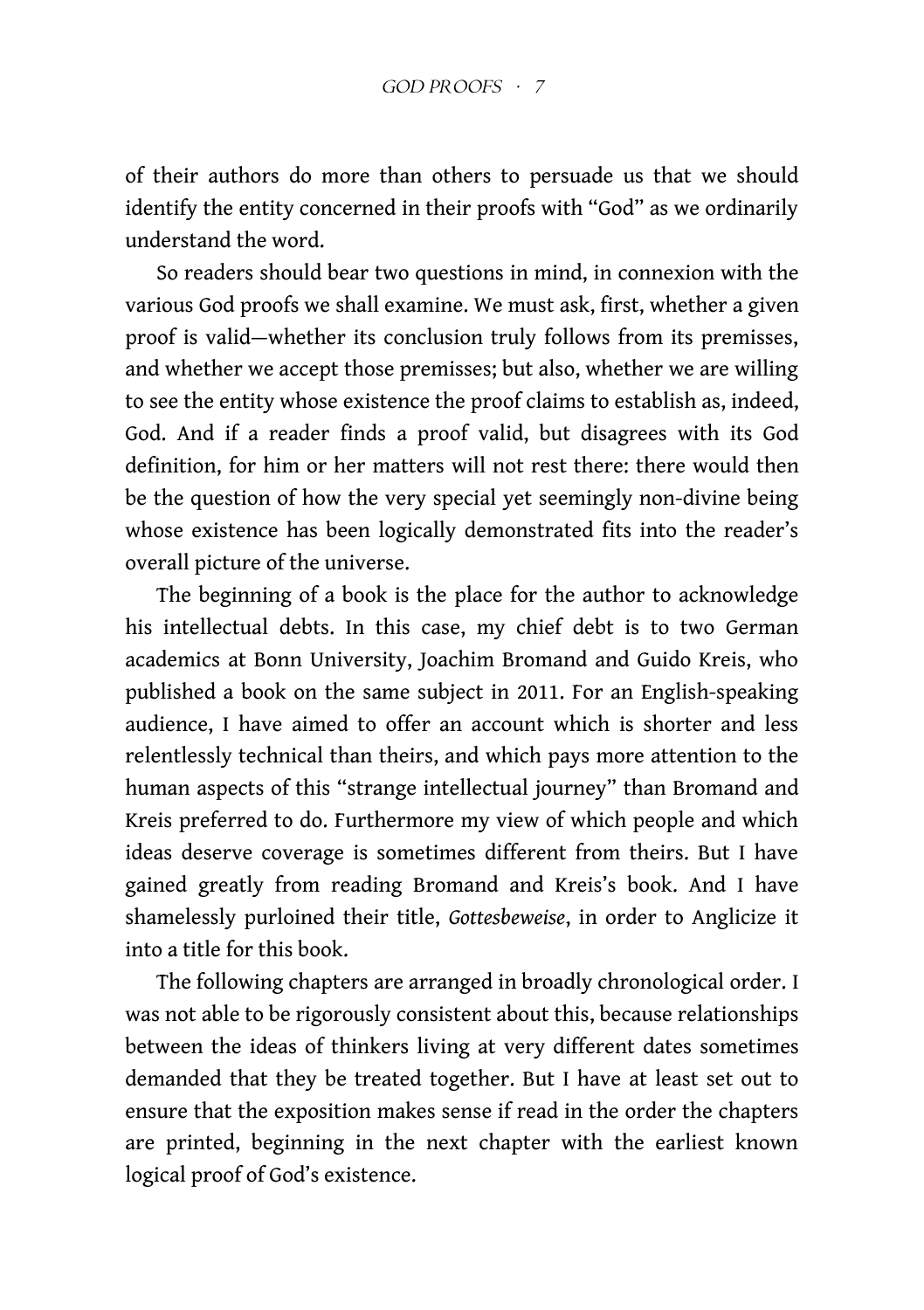**2**

### **The Debate Begins**

The earliest known attempt to prove the existence of God through pure logic was in a little booklet (24 pages in one modern edition of the Latin original) with the dull title *Proslogion*, "Discourse", written some time in the years 1077–8 by a man called Anselm—now Saint Anselm. While it attracted only limited attention at the time, in succeeding centuries Anselm's proof became the subject of intense study and controversy among philosophers, and never more so than today. The present-day philosopher Alvin Plantinga has written that, although Anselm's argument "looks, at frst sight, like a verbal sleight of hand or a piece of word magic, it has fascinated philosophers ever since St Anselm had the good fortune to formulate it. Nearly every major philosopher from [Anselm's] time to this has had his say about it." The dustjacket of a 1987 book entitled *Anselmian Explorations* quotes another philosopher, Norman Kretzmann, as writing that "philosophical theology is now being done by more people at a higher level of sophistication than at any other time since the seventeenth century", and that has not ceased to be true in the subsequent decades. Not all the God proofs to be discussed in this book are development's of Anselm's, but many of them are.

Some readers may be surprised to hear that an idea emerging from the early Middle Ages is taken at all seriously by modern intellectuals. That period has a reputation as ignorant and obscurantist, a regrettable, priest-ridden dark gulf of mindlessness between the intellectual achievements of classical Greece and Rome, and the great strides in the sciences and in other departments of knowledge since the European Renaissance. But that just demonstrates the success of the propaganda disseminated by Renaissance "humanists", who wanted to reach back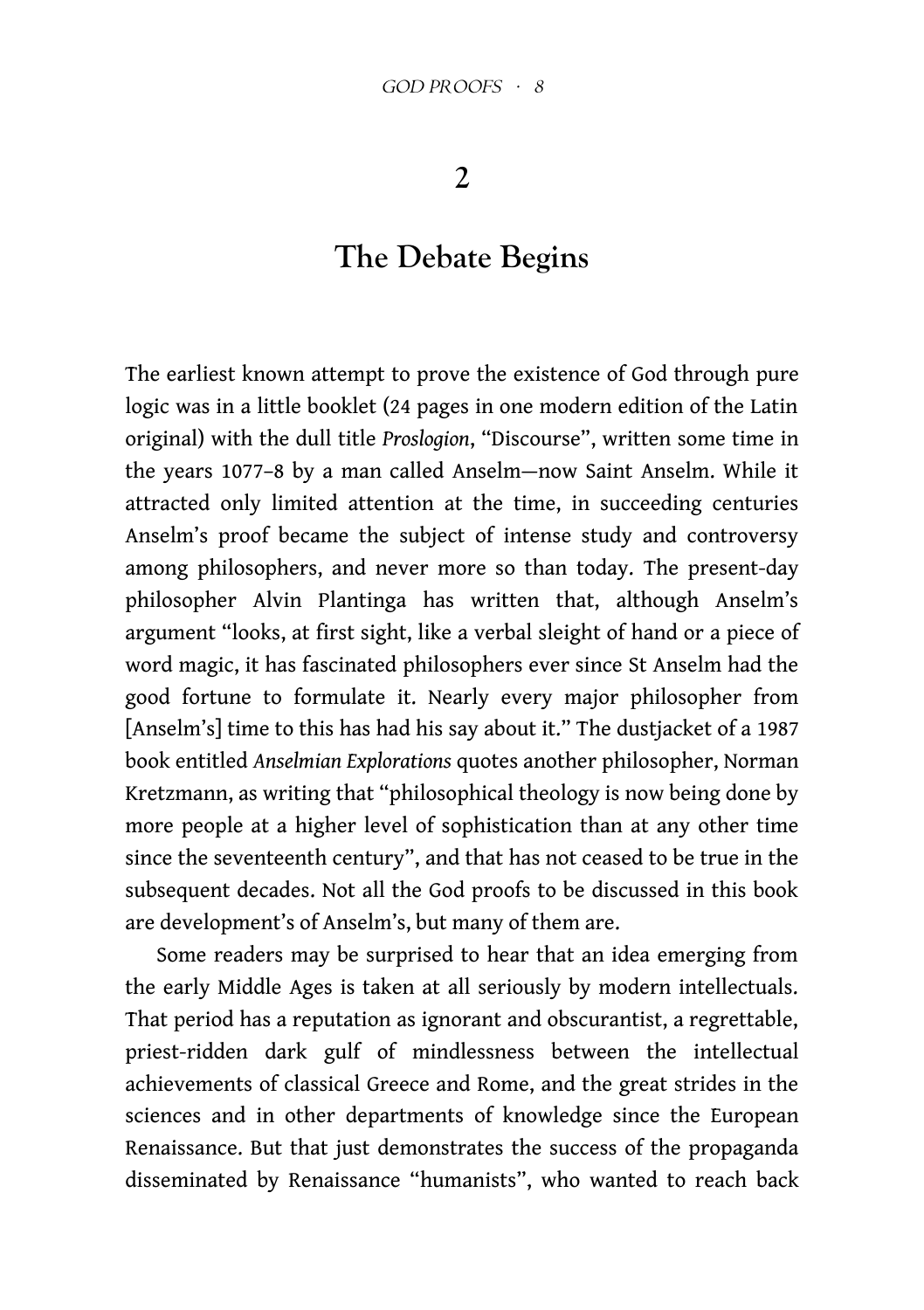behind the Christian Church to become successors to the intellects of classical antiquity. In reality, much high-level thinking went on in the Middle Ages. Yes, scholars knew fewer facts than were known later—that is inevitable, scholarship and exploration are cumulative endeavours. Yes, the Catholic Church was the chief patron of scholarship in Western Europe, and like any powerful institution it had its own agenda; but that does not mean that it behaved like Stalin's Soviet Union, forcing intellectuals to churn out traditional misinformation and support for the régime while persecuting original thought. As James Hannam points out, "contrary to popular belief, the Church never supported the idea that the earth is flat, never banned human dissection, never banned zero and certainly never burnt anyone at the stake for scientific ideas".

Anselm was born into a decayed noble family some time in 1033 or 1034, in the Aosta area, the corner of the Alps where, today, Italy, Switzerland, and France meet. There was no Italian Republic then; Aosta was in the far south of Burgundy and on the frontier of Lombardy, where his father came from. Aged 23 Anselm left home and spent several *Wanderjahre* in Burgundy and France. (Anselm's mother had died while he was in his teens, and he had a bad relationship with his father; after he left home he never revisited Aosta, even when his travels took him in that direction.) At 27 he entered the Benedictine abbey of Bec in Normandy as a novice, and in 1063 he was elected its prior.

Soon after the *Proslogion* was written, in 1078 the founder Abbott of Bec died and—to his horror—Anselm was unanimously elected to succeed him. This gave him heavy administrative responsibilities, a kind of activity he disliked. Nevertheless, according to the 1911 "scholars' edition" of the *Encyclopaedia Britannica*, Anselm turned Bec into "the first seat of learning in Europe".

After the Norman Conquest of England, which happened when Anselm was in his early thirties, Bec was granted extensive lands there; as Abbott, Anselm would sometimes cross the Channel to look after Abbey property and to pay his respects to King William, who remained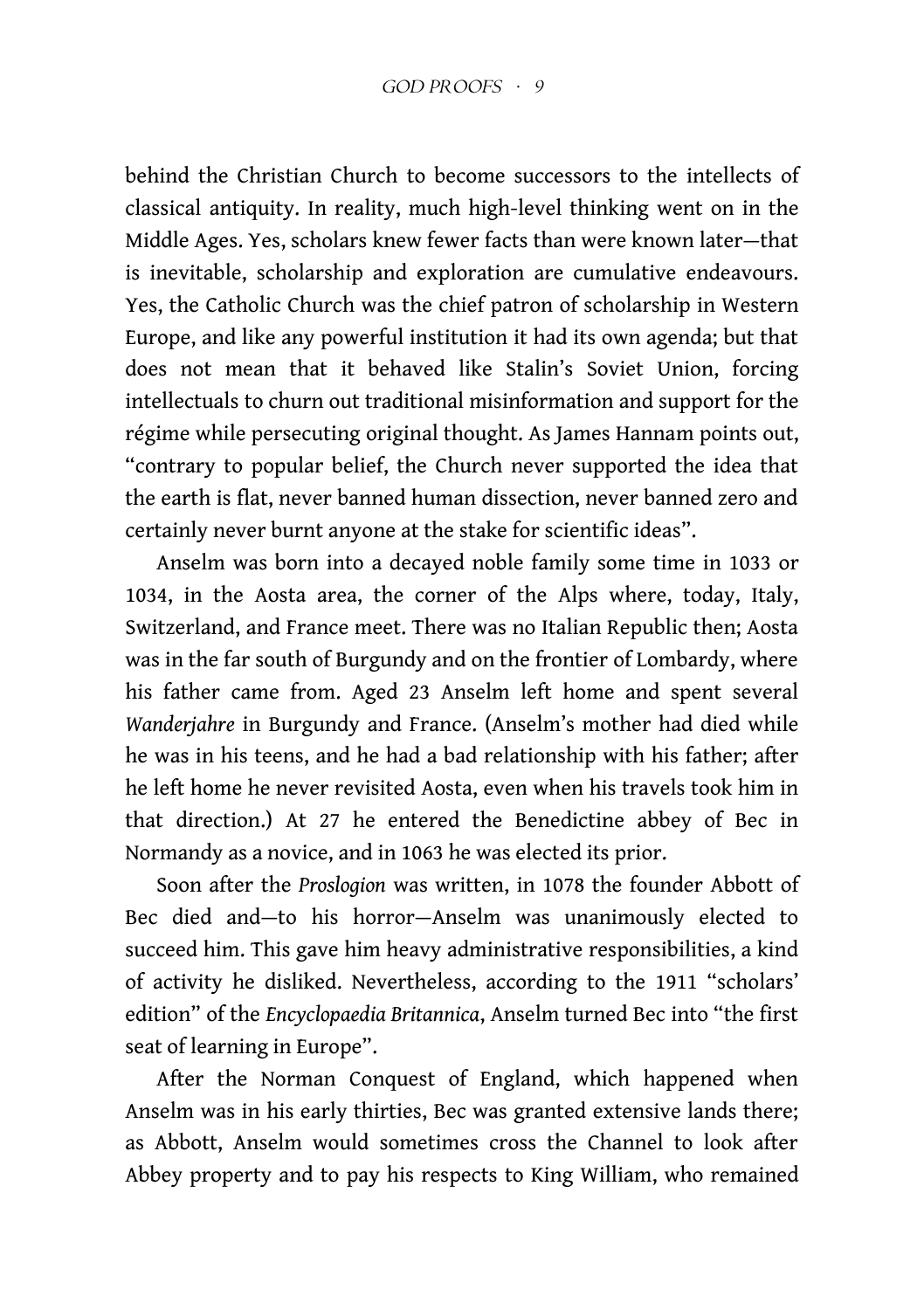Duke of Normandy after becoming King of England and hence was sovereign over Bec. As a result, Anselm became known to the Canterbury cathedral chapter, and in 1093 he was made Archbishop of Canterbury, again with great reluctance. (The king—by then William Rufus, the Conqueror's son—thrust the archbishop's crozier into his hand, and when he clenched his fist to avoid accepting it, the assembled bishops pried his fngers apart and closed them round the crozier.) He held this post until his death in 1109, and history books often call him "Anselm of Canterbury". But when he wrote the *Proslogion*, all that lay in the future.

One thing about Anselm which, unusually for the time, comes across rather clearly from the records is that he was a likeable man. This was unusual, in the sense that such information as survives about individuals in the eleventh century usually gives too little personal detail to judge whether one would enjoy having them as friends. But also, whatever I said earlier about intellectual advances in the Middle Ages, there is no gainsaying that in many ways it was a harsh time. Teachers and rulers tended to use sticks as much or more than carrots. Noblewomen were treated as currency to be disposed of by their fathers for political ends. In the mediaeval context, Anselm stands out as humane and decent. He was not a weak man; while archbishop he did his duty as he saw it by defending the rights of his See vigorously against king and pope—at one point he threatened King Henry I with excommunication (and Henry backed down). He spoke out sternly to condemn slavery, which at the time still existed in England, and although he had no authority to end it, his attacks are thought to have been infuential in the practice fading away in the following decades. But despite his ability to be tough where circumstances required toughness, as one reviewer of Richard Southern's modern Anselm biography puts it: "Anselm is incredibly [*sic*] warm, emotional, tranquil, gentle and thoughtful, a compelling character both now and to his contemporaries".

The *Proslogion* was actually the second book Anselm wrote to prove the existence of God. Immediately before, in 1075–6, he had written the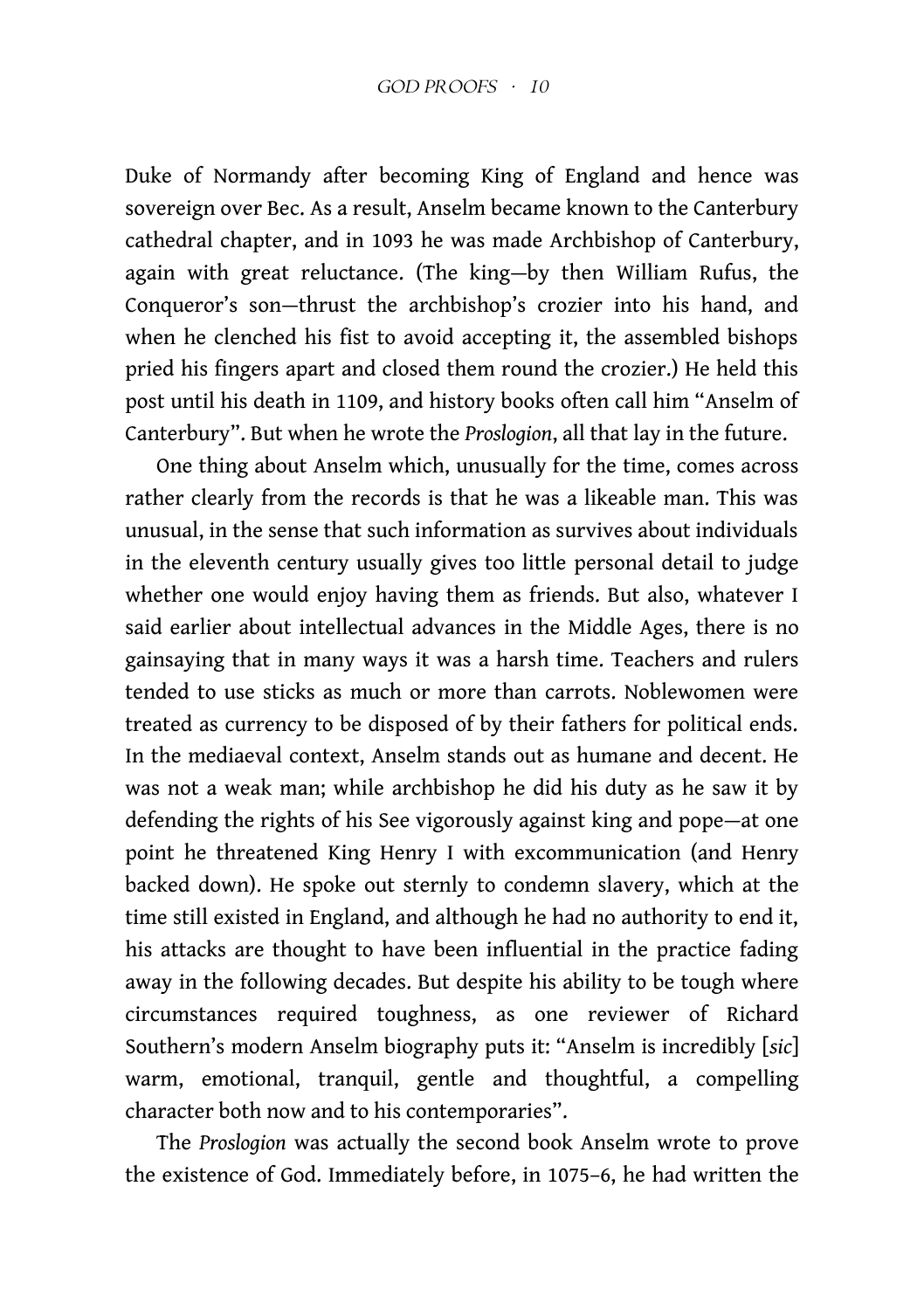*Monologion*, "Soliloquy", which attempted to do the same thing using longer and more complex arguments which were also more empirical they depended on contingent facts about the way the world is.

*Monologion* and *Proslogion* both represented a very new way of discussing theology, basing their arguments on the pure power of reason with no appeals to authority—no quotations from the Bible or the Fathers of the Church. When Anselm submitted his *Monologion* for approval to Lanfranc, his teacher in Anselm's early years at Bec (and later to be his predecessor in the See of Canterbury), Lanfranc criticized it accordingly; but it was what a new generation of students wanted. Quoting Richard Southern, Anselm's method

appeared [to Lanfranc] misguided, freeing the subject from the authorities which were the proper guides both to the questions to be asked and the answers to be given. But the younger men were ready for free and natural debate: they laid down that nothing was to be taboo. … Lanfranc's criticism did not cause Anselm to budge an inch.

Nevertheless, Anselm was not entirely satisfed by his *Monologion* (and probably few today find it convincing). Anselm wanted a simple proof based on pure logic alone. In the *Proslogion* he produced one.

Anselm's aim was not to convert unbelievers. There were few to convert. Virtually everyone in that society believed in God; what Anselm wanted to do was to integrate that faith into the fabric of intellectual, logical enquiry which was beginning to take off in Western Europe-his original title for the *Proslogion* was *Fides Quaerens Intellectum*, "Faith Seeking Understanding". For an example of someone who actually disbelieved, Anselm had to reach back to the Book of Psalms in the Old Testament: Psalms 14 and 53 each begin "The fool hath said in his heart, There is no God." Debates about Anselm's proof standardly use "the Fool" to stand for a hypothetical unbeliever.

So what was Anselm's proof? (It is usually referred to nowadays as the "ontological proof" of God's existence, a name bestowed on it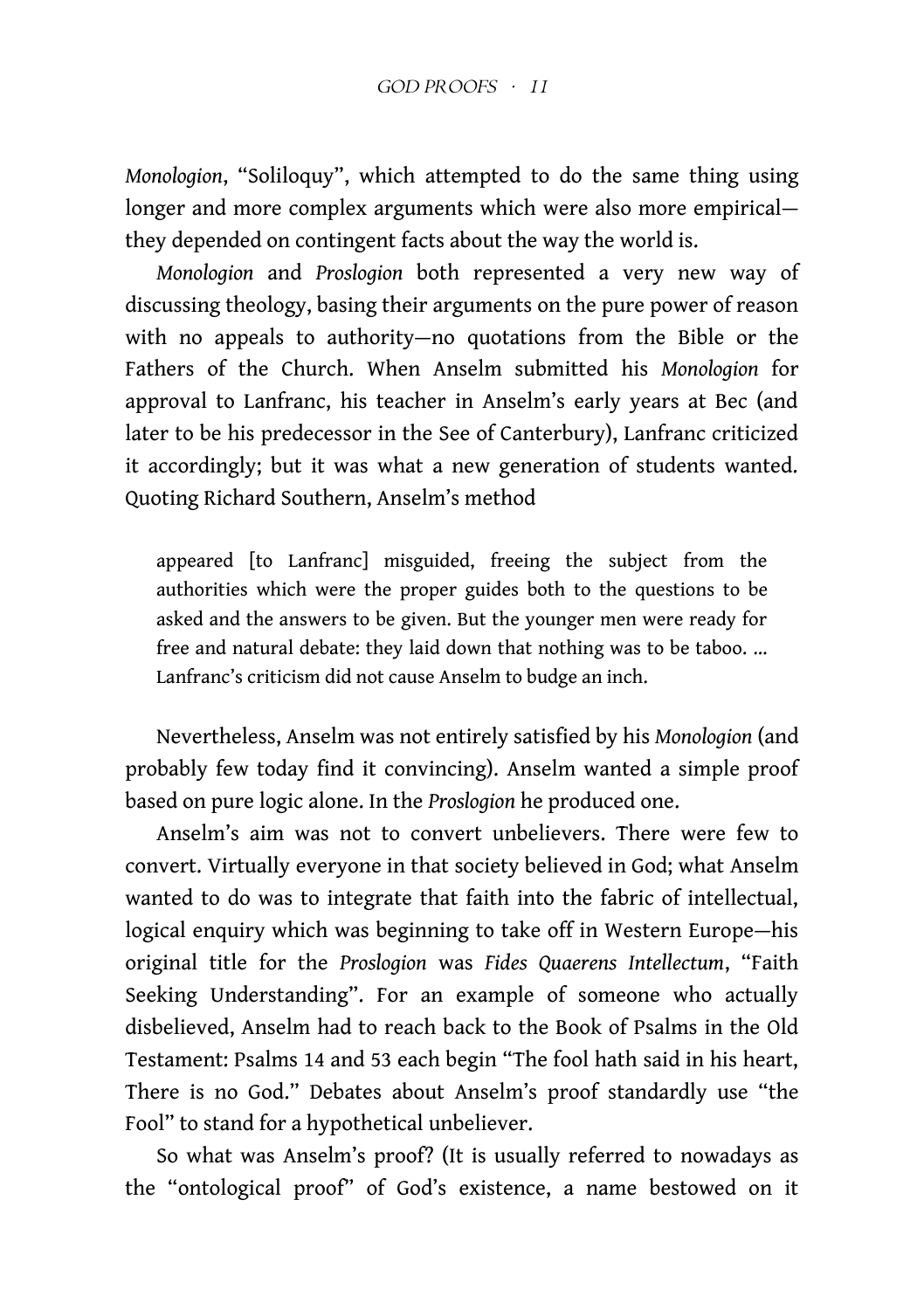centuries later by Immanuel Kant—Anselm himself did not use it.) The kernel of the proof is in chapter 2 of the *Proslogion*. I show it here in the translation by Sidney Norton Deane, before going on to restate it in 21stcentury terms:

And so, Lord, do thou, who dost give understanding to faith, give me, so far as thou knowest it to be proftable, to understand that thou art as we believe; and that thou art that which we believe. And indeed, we believe that thou art a being than which nothing greater can be conceived. Or is there no such nature, since the fool hath said in his heart, there is no God? But, at any rate, this very fool, when he hears of this being of which I speak—a being than which nothing greater can be conceived understands what he hears, and what he understands is in his understanding; although he does not understand it to exist.

For, it is one thing for an object to be in the understanding, and another to understand that the object exists. When a painter first conceives of what he will afterwards perform, he has it in his understanding, but he does not yet understand it to be, because he has not yet performed it. But after he has made the painting, he both has it in his understanding, and he understands that it exists, because he has made it. Hence, even the fool is convinced that something exists in the understanding, at least, than which nothing greater can be conceived. For, when he hears of this, he understands it. And whatever is understood, exists in the understanding. And assuredly that, than which nothing greater can be conceived, cannot exist in the understanding alone. For, suppose it exists in the understanding alone: then it can be conceived to exist in reality; which is greater. Therefore, if that, than which nothing greater can be conceived, exists in the understanding alone, the very being, than which nothing greater can be conceived, is one, than which a greater can be conceived. But obviously this is impossible. Hence, there is no doubt that there exists a being, than which nothing greater can be conceived, and it exists both in the understanding and in reality.

With this proof Anselm was very happy. He wrote in chapter 4: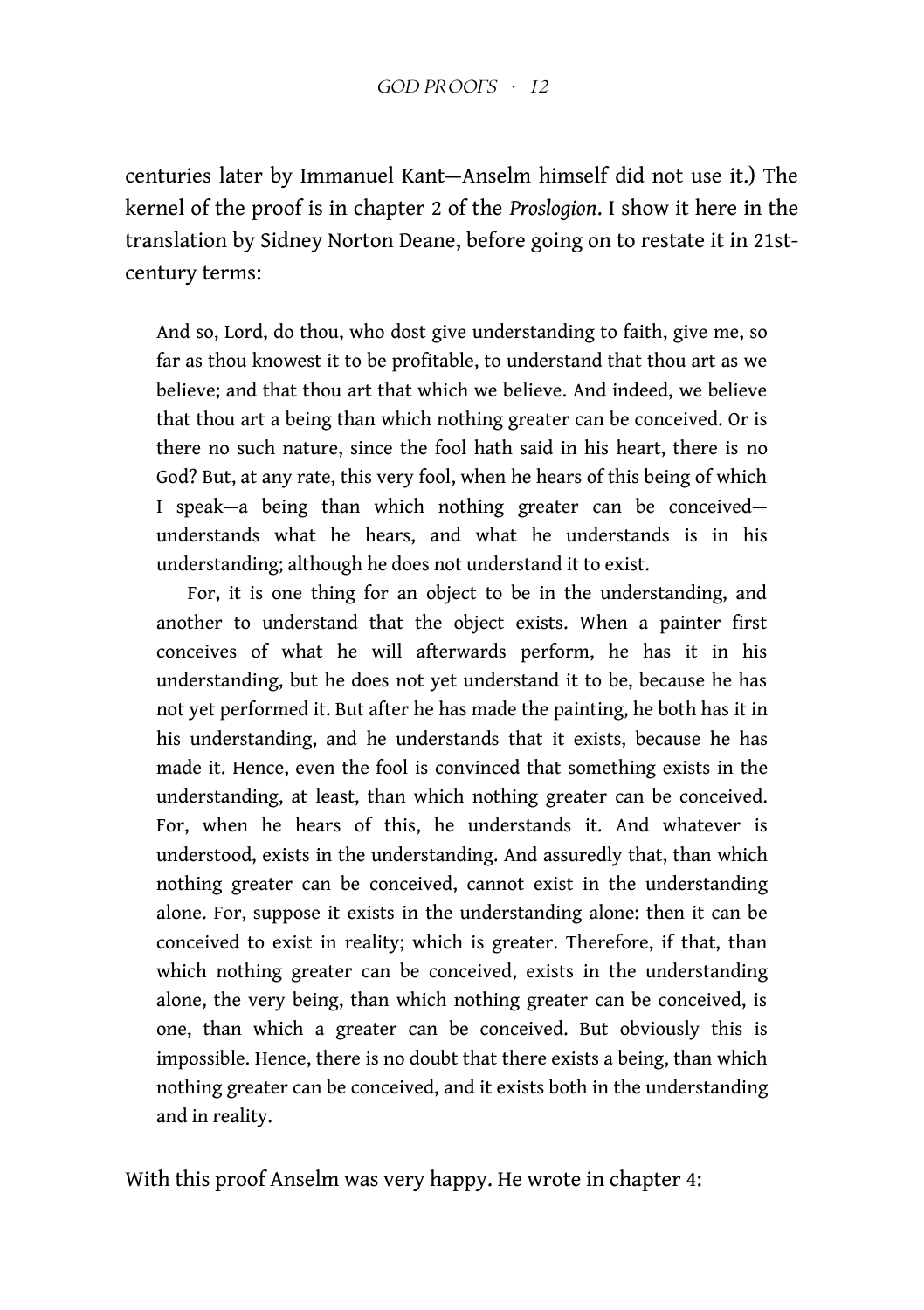I thank thee, gracious Lord, I thank thee; because what I formerly believed by thy bounty, I now so understand by thine illumination, that if I were unwilling to believe that thou dost exist, I should not be able not to understand this to be true.

Formerly, he believed mainly as a matter of faith; now, God has shown him that logic guarantees the truth of his belief, so that even if he wanted to disbelieve, he couldn't. (Not that he does want to disbelieve.)

The proof needs glossing for a present-day audience. And, first, a linguistic point. The paragraphs I have quoted purport to prove the existence of a being "than which nothing greater can be conceived"—the Latin verb, *cogitari*, would more obviously be translated "thought" rather than "conceived", but this translator preferred "conceived" probably because it takes a direct object, whereas in English we "think *about* (or *of*) a thing" rather than "think a thing". The clause "than which nothing greater can be conceived" is a cumbersome piece of wording, and it is a clause that is going to crop up a lot in discussions of the ontological proof, often embedded within sentences that are themselves complicated. In the original Latin, *quo maius nihil cogitari potest*, it is less cumbersome—Latin grammar has machinery lacking in English that makes logical relationships among words explicit. (That is one reason why good schools have continued to teach Latin long after it ceased to be the international language of scholarship: writing in Latin forces one to be clear about just what one is saying, English makes it easy to get away with woolly thinking.) Discussion of Anselm's proof will be easier to follow if we invent a single word, "unoutthinkable", to stand for that cumbersome piece of wording. "Unoutthinkable" is intended purely as an abbreviation, with no connotations of its own; if I call something unoutthinkable, it will mean nothing more and nothing less than calling it something than which nothing greater can be thought, or conceived.

The part of Anselm's argument I have quoted, then, is intended to prove that there exists something unoutthinkable, and that thing, Anselm says, is God. Believers will surely agree that nothing greater than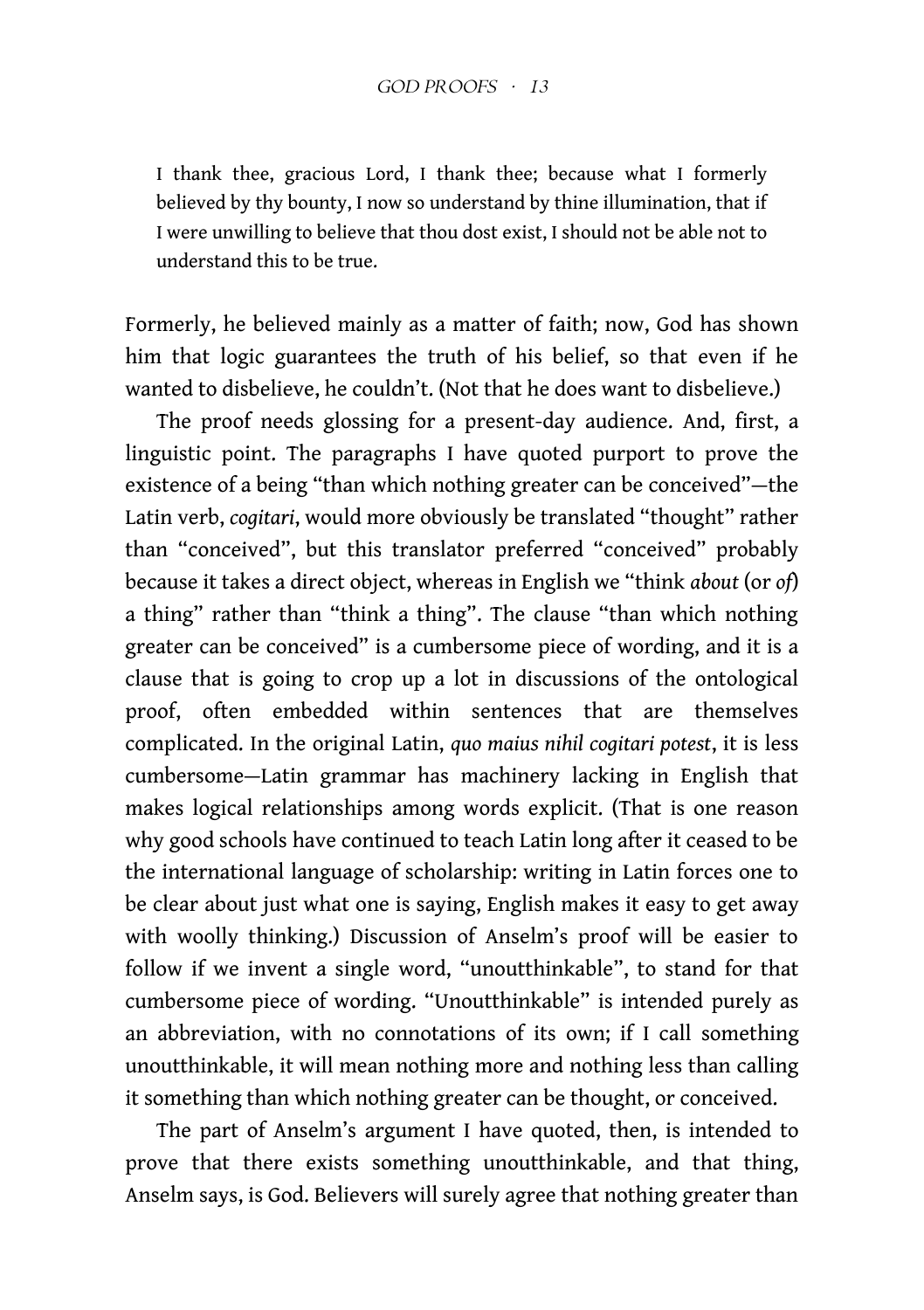God can be conceived. They might well add "but there's more to God than that"—being "unoutthinkable" does not look like a *defnition* of God. However, in later chapters of the *Proslogion* Anselm goes on to argue that, if there is an unoutthinkable being, then that being must have the other, perhaps more obvious properties that Christianity and other monotheistic religions ascribe to God, such as omnipotence, mercifulness, and so forth. I shall not discuss those parts of the *Proslogion* in detail—they are less logically interesting. The heart of the proof relates to Anselm's demonstration that something unoutthinkable exists, and the interesting question is whether that demonstration is sound.

In essence the structure of Anselm's proof is what logicians call a *reductio ad absurdum*: one frst assumes the converse of what one aims to demonstrate, one shows that making that assumption leads to contradiction, and one concludes that the assumption therefore has to be wrong, in which case its converse must be right; Q.E.D. In this case, Anselm begins by pointing out that even the "Fool" understands the idea of something unoutthinkable—it is not because he does not understand what "God" means that he denies the existence of God, he does understand the word and he believes it does not stand for anything real. So the Fool has the idea of God in his "understanding" or his mind (*intellectus*). Then, for the *reductio*, Anselm assumes the premiss "Something unoutthinkable exists only in the understanding and not in reality". But in that case one could conceive of something like it but that exists both in the understanding and in reality, which would surely be greater. So the unoutthinkable is outthinkable—something greater can be thought than that than which nothing greater can be thought. That is a contradiction, so the premiss must be wrong: it is not true that something unoutthinkable exists only in the understanding and not in reality. Dropping the double negative, something unoutthinkable exists *both* in the understanding *and in reality*. There is a God.

I wonder what the reader's immediate reaction to this will be. But if anyone is inclined to dismiss the argument as silly logic-chopping, let me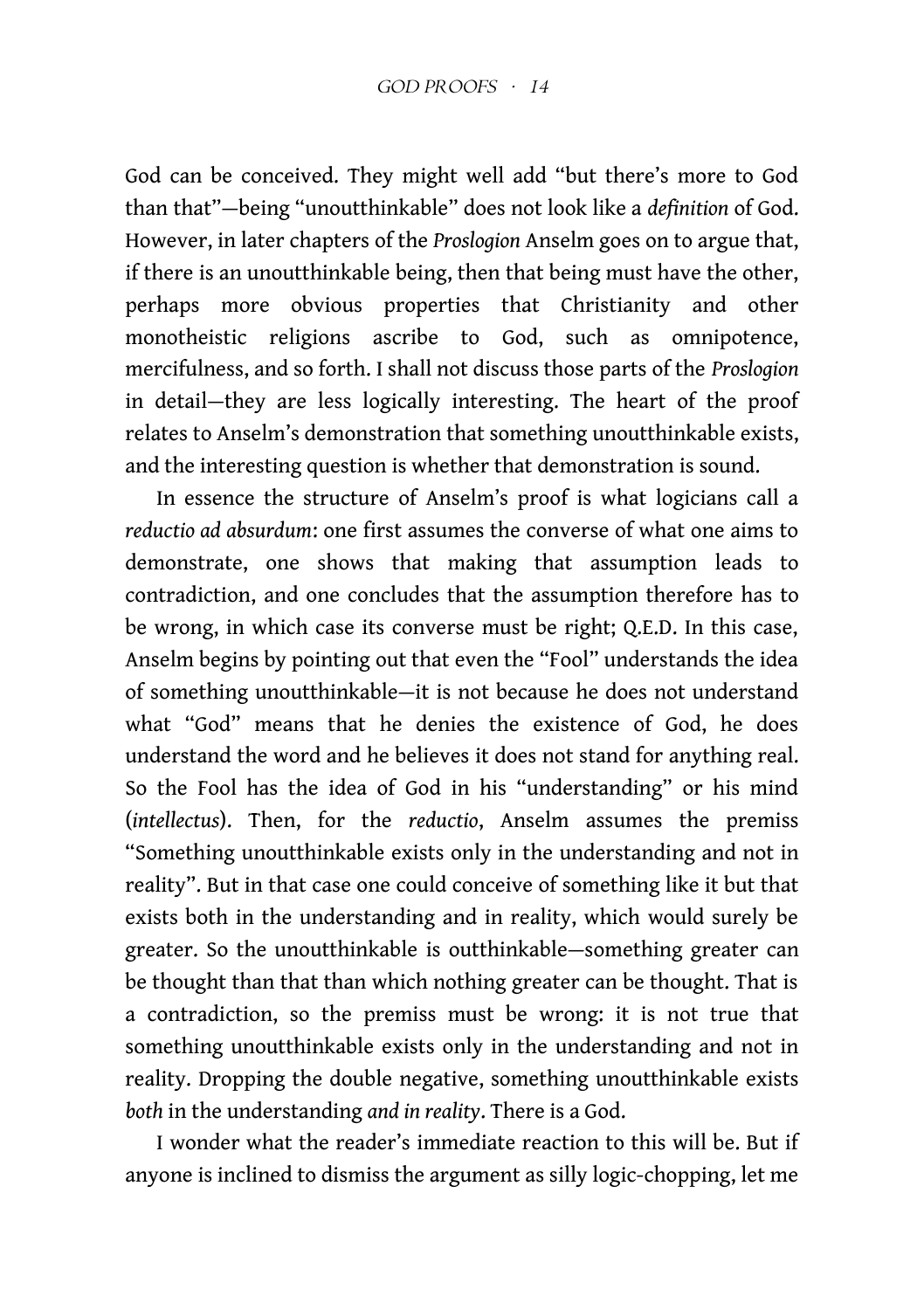for instance quote Bertrand Russell's verdict on it. Russell was no enthusiast for religious belief or faith, but about Anselm's proof he wrote "it is easier to feel convinced that it must be fallacious than it is to fnd out precisely where the fallacy lies". (Indeed, in his student days Russell tells us that, walking back to college from a tobacconist's one day, he found himself exclaiming "Great God in boots!—the ontological argument is sound!"—though later he retreated from that assessment.)

Anyone who wants to reject Anselm's conclusion about the existence of God does need to identify a specific fallacy in Anselm's logic. It isn't enough just to dismiss his proof as playing with words, as the wellknown atheist Richard Dawkins did when he called the ontological proof "a remarkable example of the elevation of words above their station. … God … is too big a theory to be proved or disproved by word-games." Dawkins is a natural scientist (his "selfish gene" concept has transformed the world's understanding of biological evolution), and in the sciences no theoretical conclusion is ever logically "proved" – it is quite reasonable to reject a theory because it fits in less well than alternatives with the rest of what we know about reality. But to reject a *proof* on those grounds would be like rejecting Euclid's demonstration that the angles of a triangle always total 180° because "things in real life are never that neat". Logic has an iron force which cannot be escaped so easily. If you want to disagree with Euclid, you have to show that some step in his reasoning fails to follow from what preceded, or that it silently takes for granted some questionable assumption. (It is true that triangles on the Earth's surface do not precisely conform to Euclid's theorem, because Euclid assumed a flat surface but the Earth is round.)

Many philosophers have believed they have identifed a fallacy in Anselm's proof, as we shall see, but often they have done that in order to say that while Anselm may not have made his argument quite watertight, with a small modification or addition they themselves have perfected the argument so that it really is irrefutable.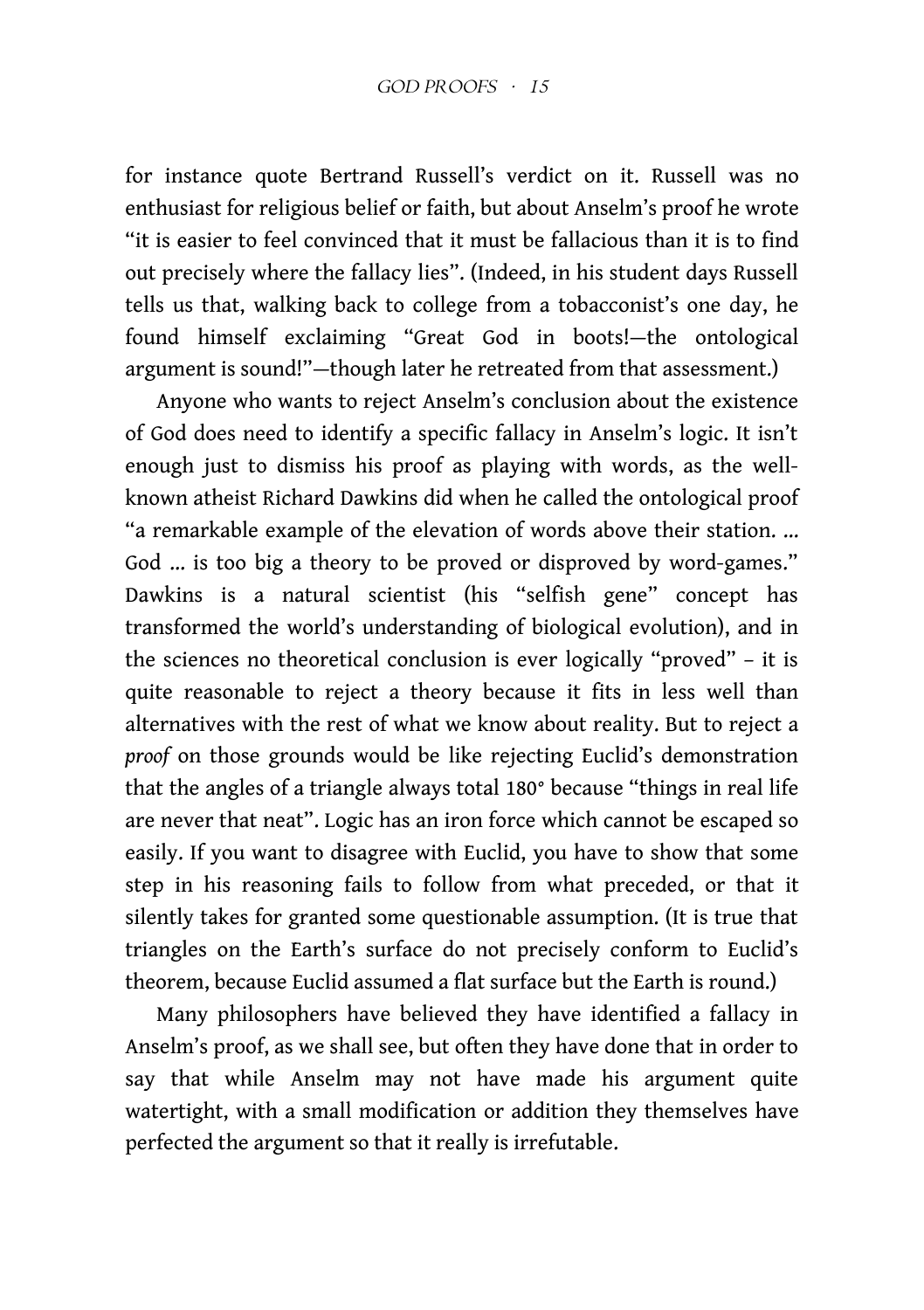Anselm himself held that he had done even better than merely prove God's existence: in chapter 3 of the *Proslogion* he pointed out that, by the same logic, it would be not just false but inconceivable that the unoutthinkable should not exist.

For, it is possible to conceive of a being which cannot be conceived not to exist; and this is greater than one which can be conceived not to exist. Hence if that, than which nothing greater can be conceived, can be conceived not to exist, it is not that, than which nothing greater can be conceived. [That is, if the unoutthinkable can be thought not to exist, it is not unoutthinkable.] But this is an irreconcilable contradiction. … Why, then has the fool said in his heart, there is no God, since it is so evident, to a rational mind, that thou dost exist in the highest degree of all? Why, except that he is dull and a fool?

God does not just happen to exist, as you or I happen to exist but might easily not have existed, if for instance our parents had never met. Unlike you and me, God *must* exist—he exists "necessarily" rather than "contingently", as logicians put it. Even the Fool cannot actually believe there is no God, because it is not rationally believable—but the Fool is such a muddlehead that he doesn't really know what he believes.

As in the 21st century so in the eleventh, it does not take long after one scholar publishes a novel idea before another scholar produces an objection. In this case, a man called Gaunilo produced his objection so promptly, under the title "On Behalf of the Fool", that Anselm included it, together with his reply to the objection, in the final version of his manuscript. Modern editions normally include all three pieces.

All we know about Gaunilo is that he was a monk at the abbey of Marmoutier near Tours. (Confusingly, there are two Marmoutier Abbeys, the other being near Strasbourg.) Since Gaunilo was a monk it is a safe bet that he believed in God just as Anselm did, but he did not see Anselm's Proslogion as offering any fresh reason for belief. And for Gaunilo the problem lay in just those early chapters which I described as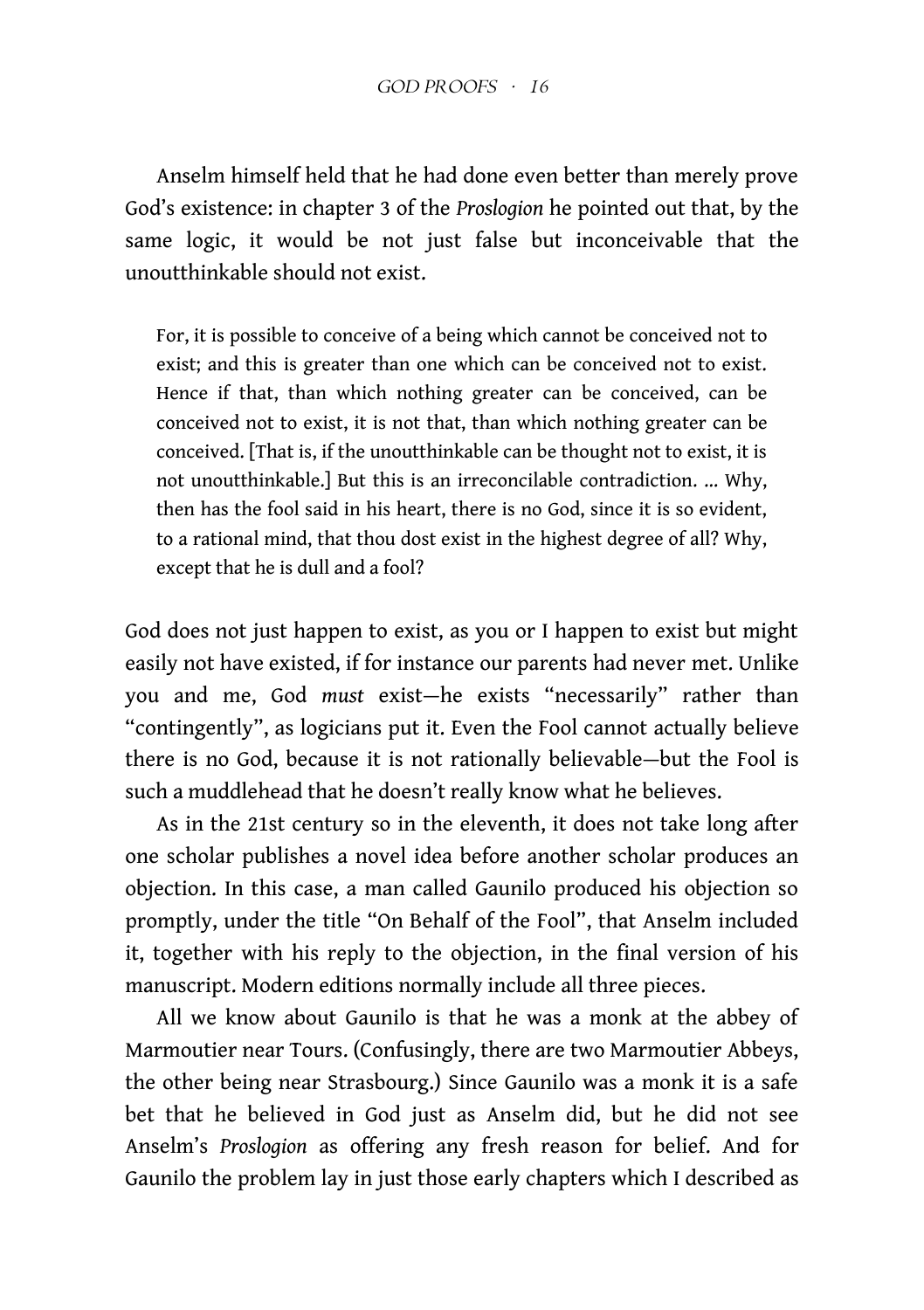the kernel of Anselm's argument. "On Behalf of the Fool" closes with wording that takes more pains to smooth ruffled feathers than we commonly encounter in present-day scholarly controversies:

The other parts of [Anselm's *Proslogion*] are argued with such truth, such brilliancy, such grandeur; and are so replete with usefulness, so fragrant with a certain perfume of devout and holy feeling, that though there are matters at the beginning which, however rightly sensed, are weakly presented, the rest of the work should not be rejected on this account.

The brilliant and fragrant parts of the *Proslogion* are the parts I passed over as not meriting detailed attention. The parts Gaunilo found "weak" are chapters 2 and 3; without them, no-one would be interested in Anselm's *Proslogion* today.

Gaunilo's basic objection is that Anselm's reasoning, if accepted as valid, would prove far too much—not just the existence of God, but the existence of many other things that we know to be merely imaginary.

His chief example is a traveller's tall tale about a lush island at some lost location: "they say that this island has an inestimable wealth of all manner of riches and delicacies in greater abundance than is told of the Islands of the Blest … it is more excellent than all other countries".

Now if some one should tell me that there is such an island, I should easily understand his words, in which there is no difficulty. But suppose that he went on to say, as if by a logical inference: "You can no longer doubt that this island which is more excellent than all lands exists somewhere, since you have no doubt that it is in your understanding. And since it is more excellent not to be in the understanding alone, but to exist both in the understanding and in reality, for this reason it must exist. For if it does not exist, any land which really exists will be more excellent than it; and so the island already understood by you to be more excellent will not be more excellent."

If a man should try to prove to me by such reasoning that this island truly exists, and that its existence should no longer be doubted, either I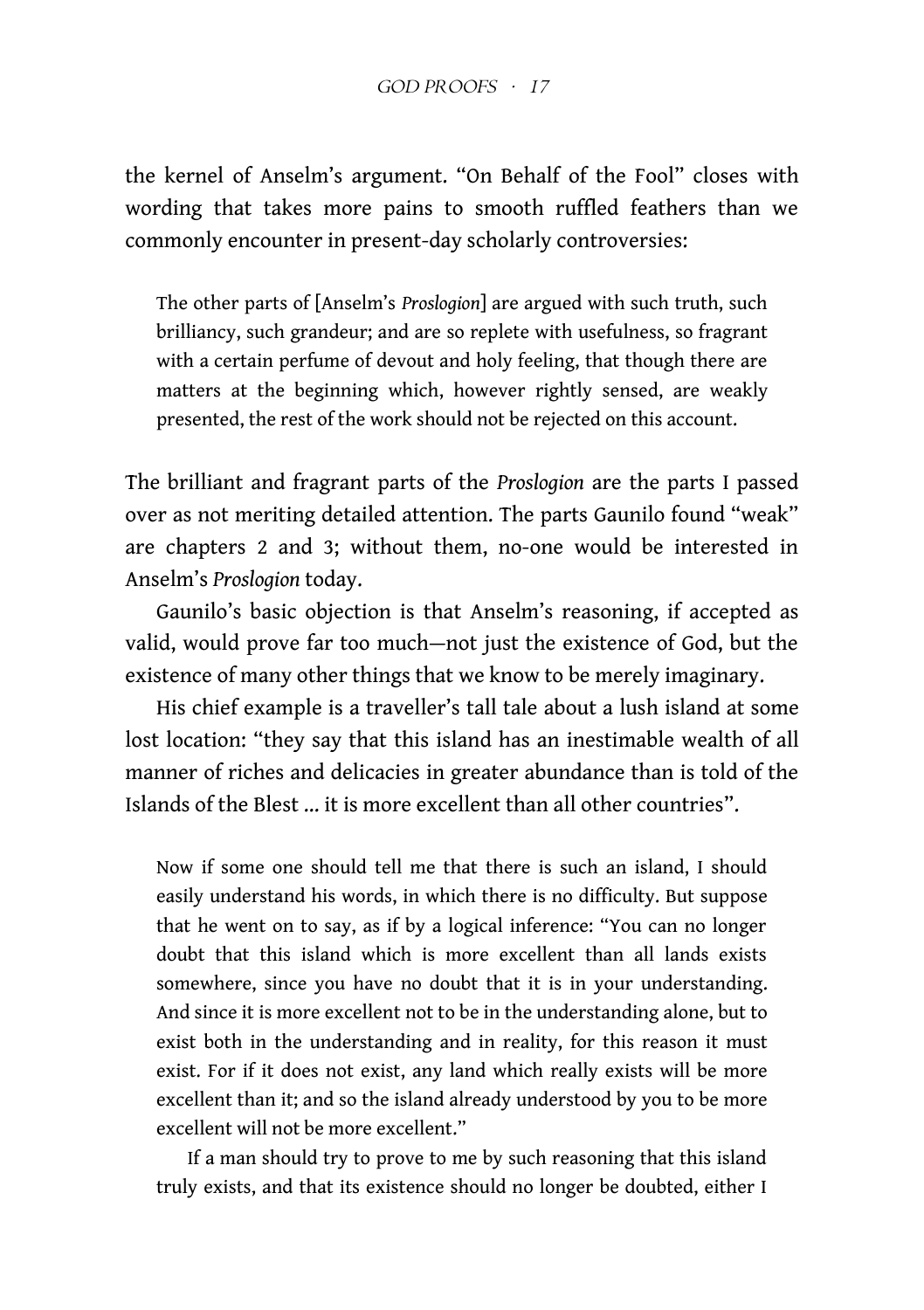should believe that he was jesting, or I know not which I ought to regard as the greater fool: myself, supposing that I should allow this proof; or him, if he should suppose that he had established with any certainty the existence of this island.

The first thing to say about Gaunilo is that he was plainly not as bright as Anselm. He talks about his hypothetical lost island as "more excellent than all other countries", and similarly in recounting Anselm's argument in order to refute it he repeatedly uses the phrase "that which is greater than all" as if this were just a shorter, clearer equivalent to "that than which nothing greater can be thought". But the phrases do not mean the same thing. Substituting "greater than all" for "unoutthinkable" would destroy Anselm's proof. There is no contradiction between "Something which is greater than all exists only in the understanding and not in reality", and "One could conceive of something like it but that exists in both", so the argument leads nowhere. Anselm points this out in his reply.

Still, if Gaunilo had been more careful about how he phrased his Lost Island parody, perhaps his objection might have worked. Suppose his hypothetical traveller's tale had referred to an island so desirable that no island could be more desired. One might well want to say that a real island is (much) more desirable than a merely imaginary island, no matter how lush its land or how beautiful its beaches. (And to imagine a desirable thing is presumably to desire it.) So the un-outdesirable island must exist, if only some sailor could find it.

There are many further ways in which one might try to refute Anselm. What, for instance, is meant by "great" in Anselm's proof? Not physical size, certainly; but unless "great" can be given some defnite meaning, the proof is empty. And what does it mean to say that God exists in the Fool's understanding—or in a believer's understanding? It surely cannot mean that the person is fully familiar with all aspects of God's nature: Christians are quick to say that no human being can possibly have that degree of knowledge of God, or anything close to it,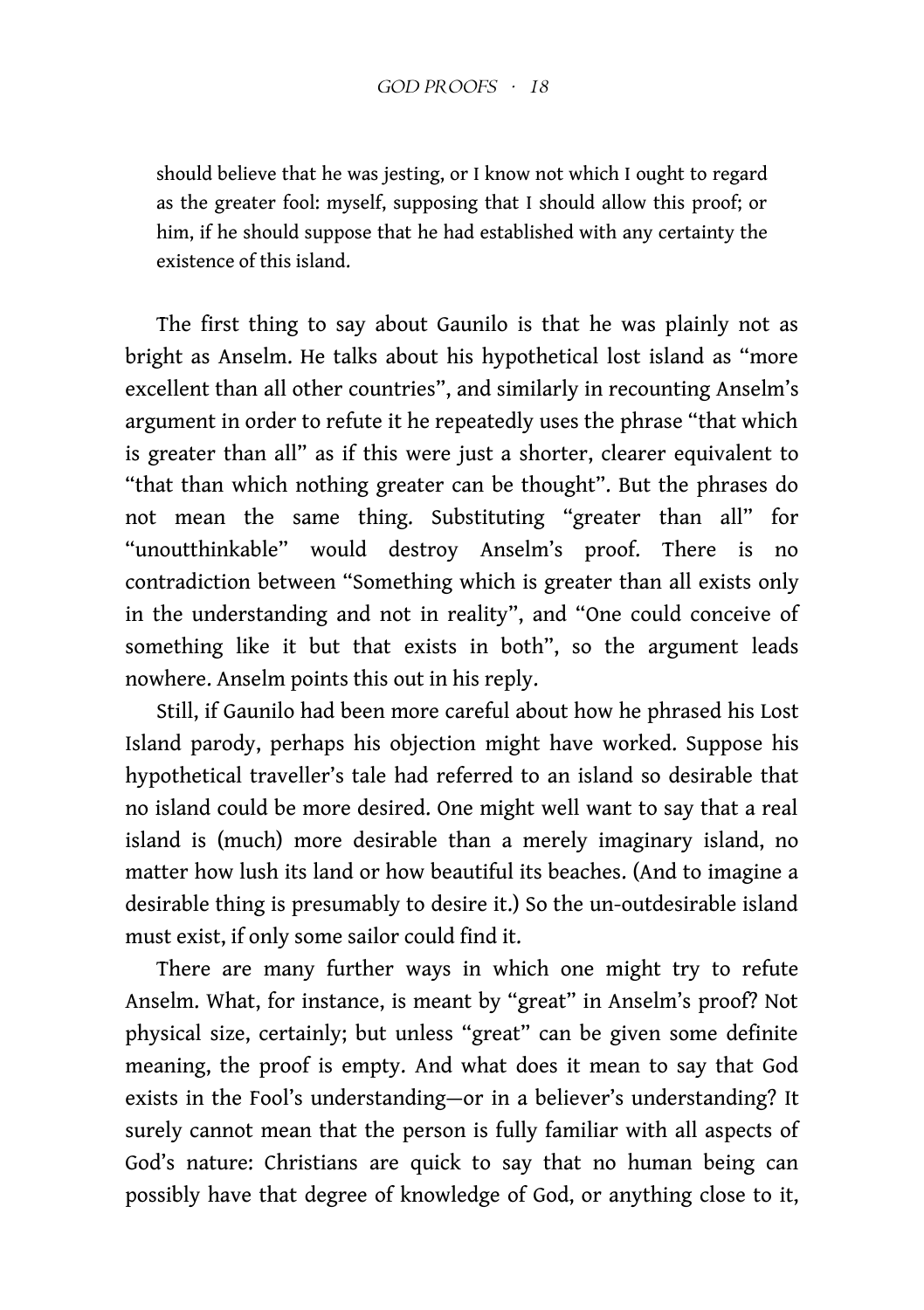and (whether or not one is a believer) it does seem that a God who was as knowable as that would be something infnitely less than the God of Old or New Testaments. Admittedly, Anselm requires only that "something unoutthinkable" should be in a person's understanding, but it is not clear that this answers the question. (The beginnings of an answer might draw on a point made in Anselm's response to Gaunilo, "if you say that [the unoutthinkable] is not understood and is not in the mind, because it is not thoroughly understood, you should say that a man who cannot face the direct rays of the sun does not see the light of day, which is none other than the sunlight.")

And there are plenty of other points at which various writers have tried inserting a knife into Anselm's edifice of logic. One influential objection, for instance, is by Graham Oppy, who asserted that Anselm's proof seems valid only because one of its premisses is ambiguous: it is open to either of what logicians call *de dicto* and *de re* interpretations.

This logical distinction is easy to illustrate using a more ordinary example. Suppose a young man, Bob, says "I want to marry an Italian woman". The words are simple, but they can be taken two ways. Bob might be thinking of a particular woman, Chiara, who as it happens is Italian, and saying that he wants to marry Chiara. (He does not name her, because his hearers do not know her.) Alternatively, Bob might have no specifc woman in mind, but whoever he marries, he wants her to be Italian—perhaps he is hoping for a life of eating saltimbocca and osso buco. The former is the *de re* interpretation, the latter *de dicto* ("about the thing", versus "about the wording"). If Bob intends his statement in the *de re* sense, he is implying that Chiara does exist. The *de dicto* sense, though, says nothing about whether there are any Italian women (though obviously in this case Bob, and we, know from independent information that there are many).

According to Oppy, Anselm slid in his proof between two corresponding interpretations of the premiss "the Fool has something unoutthinkable in his understanding". (Oppy uses the terms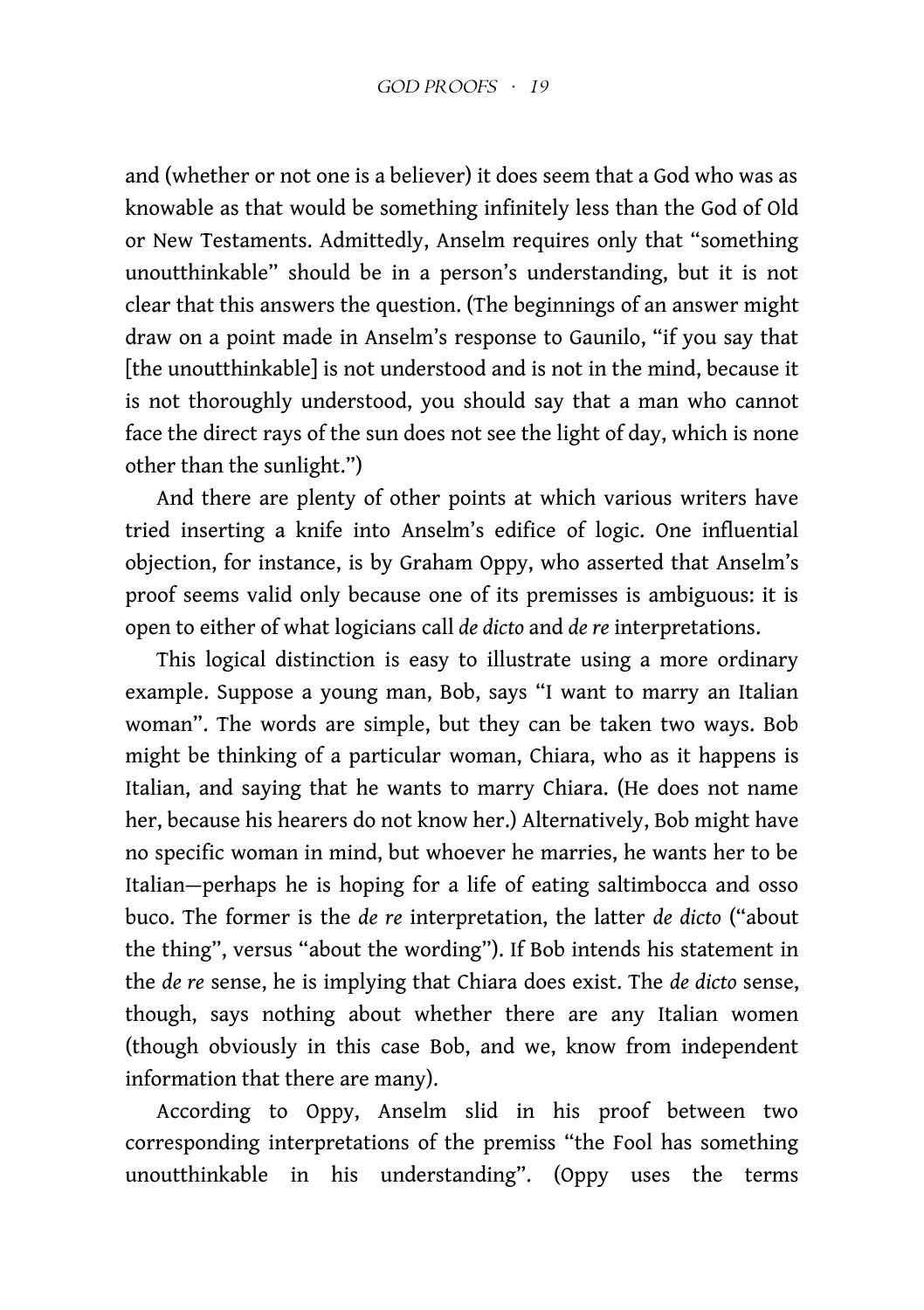"ontologically neutral" and "ontologically committing" for the standard terms *de dicto* and *de re*.) On the *de re* interpretation, there exists a particular being, which is in the Fool's understanding and which, incidentally, is unoutthinkable. If the premiss is interpreted that way, then it certainly follows that something unoutthinkable exists—but the so-called "proof" would be circular, because the premiss itself implies that something unoutthinkable exists (and so an unbeliever ought not to grant that premiss). The premiss looked harmless because it could be interpreted in the *de dicto* sense, in which case it says nothing about whether the idea in the Fool's mind corresponds to anything real—but in that case Oppy thinks that the desired conclusion will not follow.

But all the objections, without exception so far as I know, have been rebutted by other writers. I do not mean by that to commit myself to the position that Anselm's proof is certainly successful. Many objections to it are impressive—but many of the rebuttals are impressive also, and more of each continue to be produced year by year. It would be far beyond the scope of this book to provide a comprehensive survey of all the arguments and counter-arguments on record, and to draw up a defnitive balance. What I shall do is look at cases where subsequent thinkers have moved the debate forward in significant ways, often by developing new versions of the proof which escape at least some of the problems arising with Anselm's original version. (And we shall also look at some God proofs quite separate from the ontological argument.)

For churchmen, it is fair to say that Anselm's proof ceased to be a live issue after the work of Thomas Aquinas. Thomas, who lived from ca 1225 to 1274, was the youngest son of the count of Aquino, some 55 miles south-east of Rome, and became a Dominican friar while studying at the University of Naples. His family objected so strongly to this move that they kidnapped him and held him prisoner for at least a year, trying to persuade him to give that career up. At one point, to tempt him away from his life of piety, they sent a harlot in to him—but Thomas seized a burning brand from the freplace and chased her away waving it.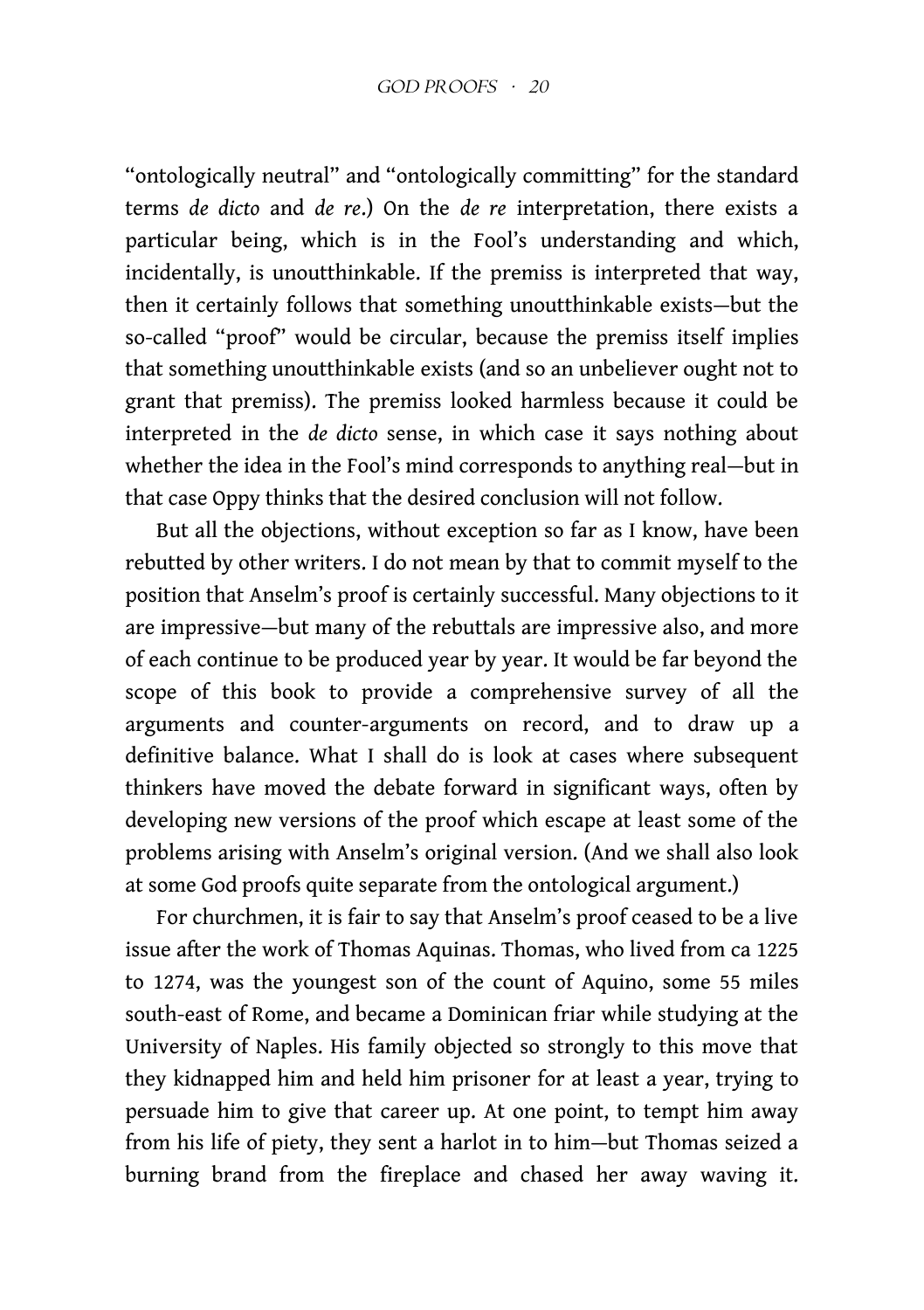Eventually the family gave up and released him, whereupon he went back to the Dominicans. Over his lifetime Thomas Aquinas produced a large quantity of very infuential theological writings, and repeatedly he urged that Anselm's God proof based on pure logic was unsatisfactory— Aquinas believed that one needs to base proofs of God's existence on empirical facts, logic alone was not enough. Aquinas himself put forward five arguments for God's existence, known as the Five Ways.

Although Aquinas is clear that he does not accept Anselm's proof, his explanations of what he sees as wrong with it are less explicit. Modern commentators have sometimes read Aquinas as simply asserting that Anselm's conclusion does not follow from his premisses, without explaining why it fails to follow. But this may be unfair. Part of Aquinas's problem with Anselm's proof seems to relate to the issue about human beings not being able to know God's nature. Anselm claimed to show that God's existence is self-evidently true, but Aquinas wrote "A thing can be self-evident in either of two ways: on the one hand, self-evident in itself, though not to us; on the other, self-evident in itself, and to us." If we fully understood what "God" refers to, we could see that "God exists" is self-evidently true, but since we have limited knowledge of God, we can rationally ask whether God does indeed exist.

I am not sure whether logicians impressed by Anselm's proof would see this as a convincing objection. But they might be more worried by a point made by Gareth Matthews, who claimed, on the basis of close reading of Aquinas's writings, that he felt the Fool could short-circuit the ontological proof by saying "For any given thing, a greater thing can always be conceived". This might be objectionable to believers, since it implies that if there is a God, one can conceive something greater than God—but it is surely not self-contradictory, and if not then it becomes impossible to state Anselm's *reductio*: nothing can be unoutthinkable.

Be that as it may, after Aquinas it was his Five Ways which were seen by the Church as significant arguments in support of faith, while Anselm's proof was neglected in religious contexts.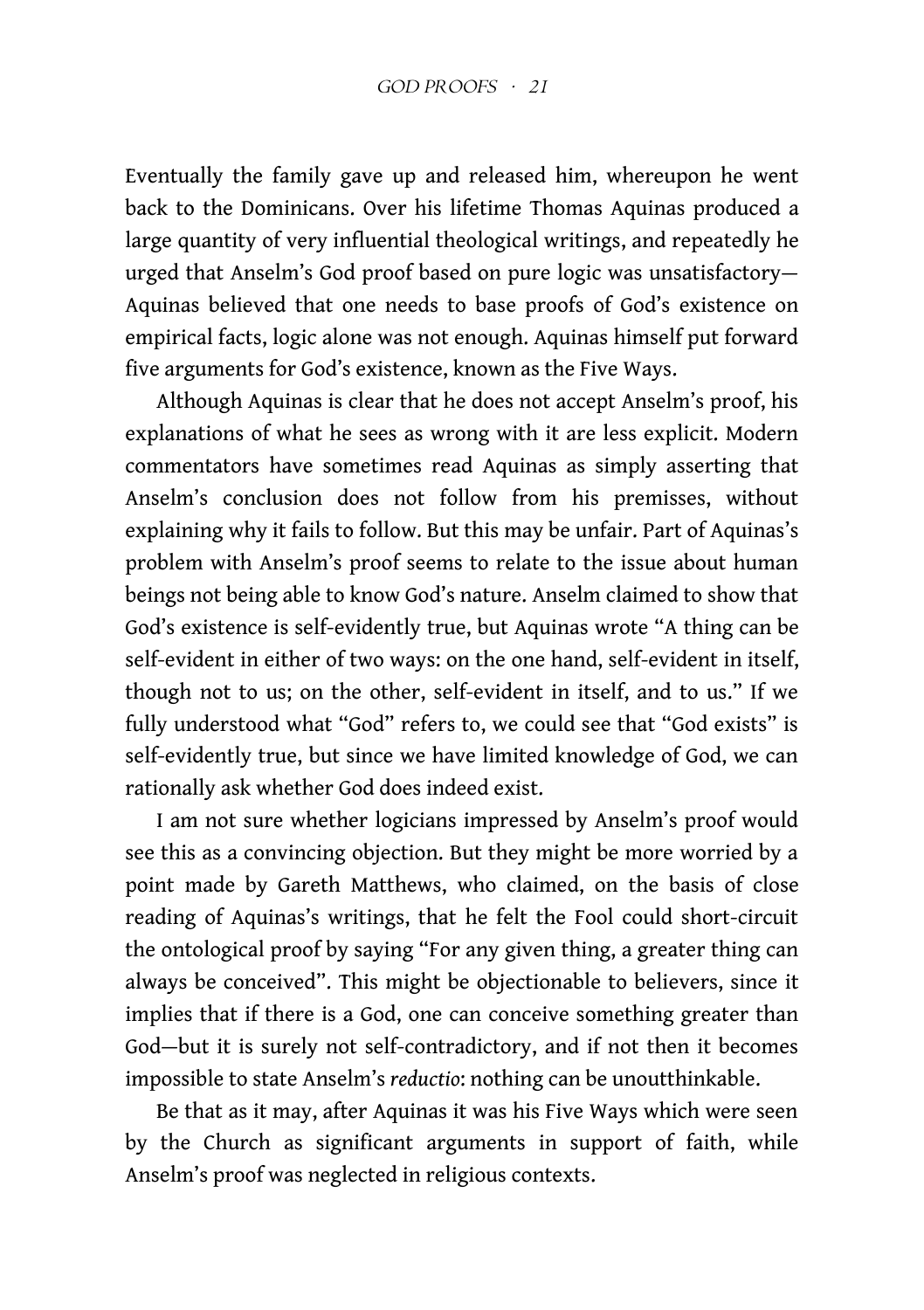Aquinas's Five Ways are empirical, but the empirical facts to which they appeal are everyday, universal facts. Most of the "Ways" have essentially the same structure: they argue that the God hypothesis is needed to avoid some infinite regress. For instance, the second Way is about causation. We see that everything that happens in the world has a cause. Rivers are high because snow is melting; snow is melting because the weather is warmer; the weather is warmer because in spring the sun gets higher in the sky; and so on. To Aquinas it was impossible to think that this kind of causal chain could continue back and back for ever—it must begin somewhere. So, according to him, there must be a first cause which is not itself caused, and "this everyone understands to be God".

Although this and Aquinas's other Ways have been much more infuential than Anselm's proof in the history of the Western Church, from a philosophical point of view the Five Ways seem less cogent. The present-day philosopher of religion Richard Swinburne comments that the Five Ways, or most of them, "seem to me to be one of [Aquinas's] least successful pieces of philosophy." In the case of the second Way, how do we know that a chain of causation cannot have infinitely many links? That may well be a hard idea to get one's mind round, but then noone takes God to be an easy idea either; and many people, myself included, fnd Aquinas's own explanation for why chains of causation cannot run infnitely far backwards incomprehensible. (Interestingly, Robert Meyer has suggested that Aquinas's problem here was that he didn't know about negative numbers—they hadn't been invented yet. So, if he thought of the present time as time *n*, he could imagine an everlasting future of times  $n + 1$ ,  $n + 2$ , and so on indefinitely, but when he looked back at the past, time *n –* 1, time *n –* 2, and so forth must sooner or later reach time zero, where the chain—Aquinas supposed—must end.)

Furthermore, if one is not persuaded by the second Way, it is unlikely that most of the other Ways will appear more convincing—their problems are very comparable. In the history of philosophy it is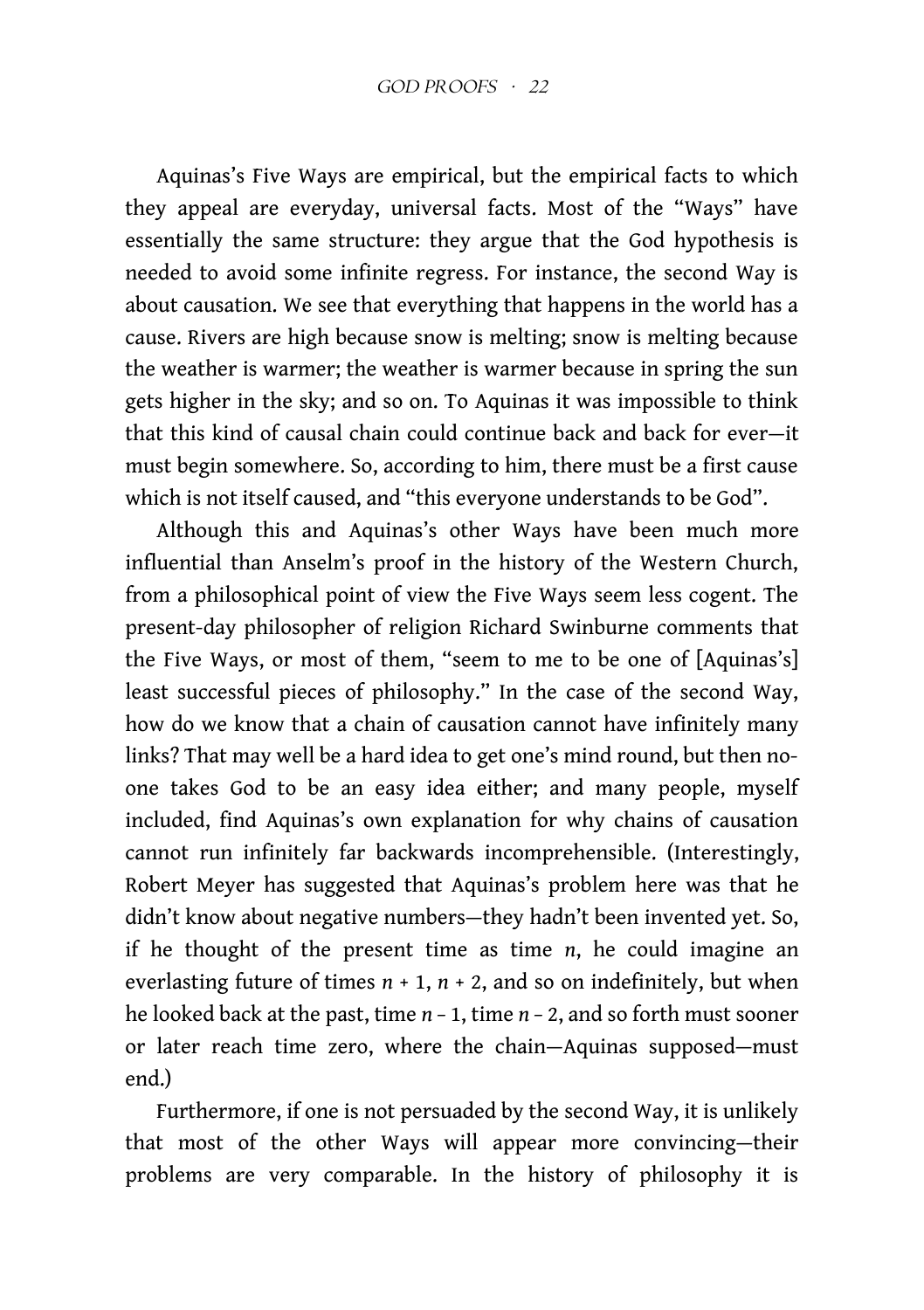Anselm's ontological proof that continues to be a focus of debate. Aquinas's ideas have been seen as lacking much philosophical interest, and philosophers who have discussed them have often regarded them as plain wrong.

That may be too dismissive. Edward Feser is an American philosopher of politics and of religion, who describes the usual objections to the Five Ways as taking for granted a set of intellectual principles which are so widely shared by modern thinkers that they are not perceived to be assumptions; but they are not logical truisms, Aquinas and many of his contemporaries made diferent assumptions, and we cannot merely dismiss these assumptions as self-evidently mistaken: "In rejecting [arguments such as the Five Ways], as contemporary philosophers tend to do, they do not realize that what they are rejecting is a mere distortion or caricature of Aquinas's position rather than the real McCoy." Feser regards the Five Ways as good arguments.

To pursue this would take us into deeper philosophical waters than I am prepared to swim in—my own intellectual outlook is thoroughly imbued with the assumptions of the modern era. Whether or not Feser's defence of Aquinas has merit, though, we saw that Richard Swinburne exempted one of the Five Ways from his negative assessment. The exception was the ffth Way, which was in essence a mediaeval version of the "argument from design"—a form of God proof which for most of history, independently of Aquinas, has seemed a powerful argument that the world must have had an intelligent Creator. David Hume was a leader of the Scottish Enlightenment, best known for his empiricist account of human psychology, but he has also been described as the founder of philosophy of religion in its modern form. Hume's *Dialogues Concerning Natural Religion* (published in 1779 but written in about 1750) are soaked in the argument from design, as for instance in this passage:

Look round the world ... You will find it to be nothing but one great machine, subdivided into an infnite number of lesser machines, which again admit of subdivisions, to a degree beyond what human senses and